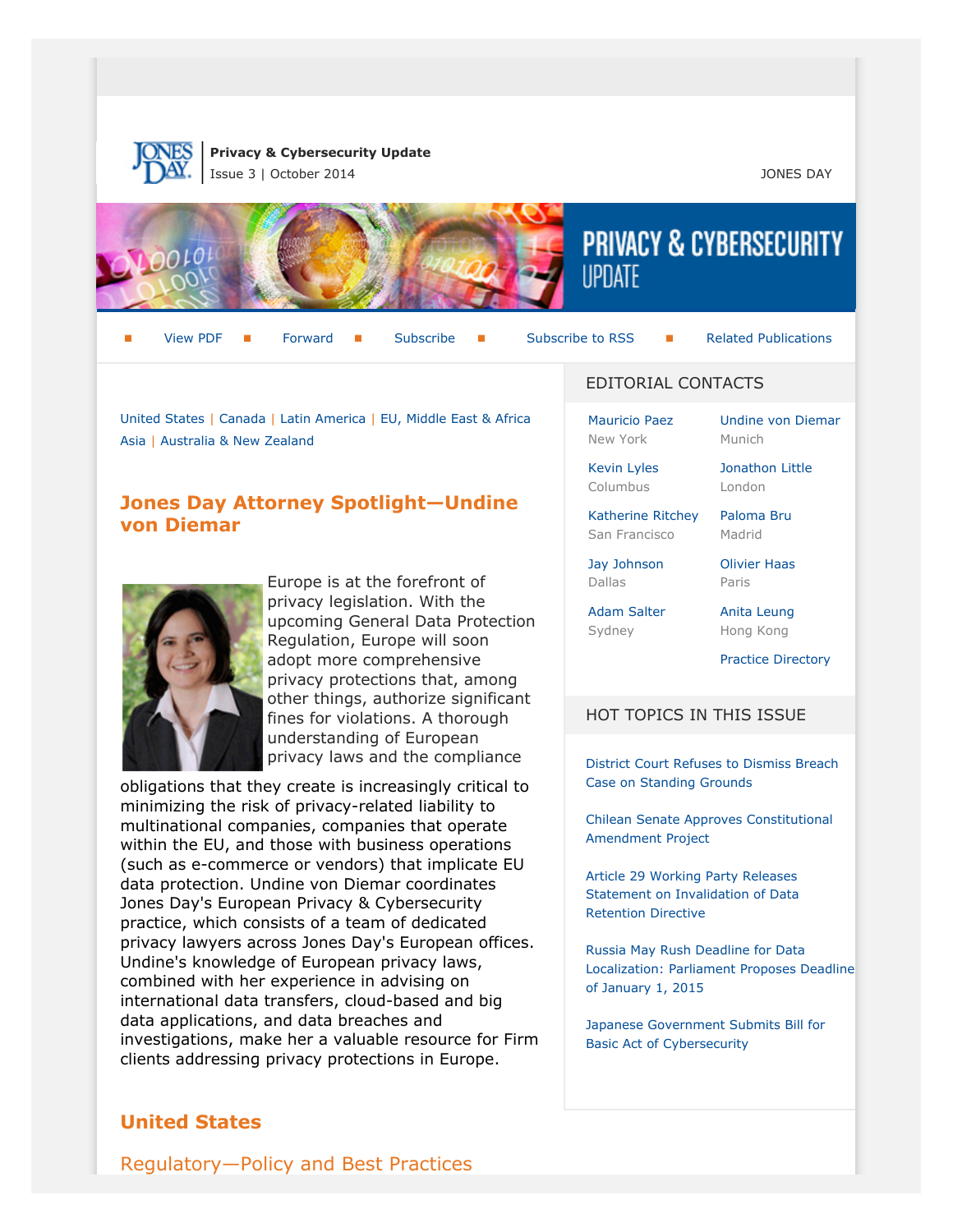## **FTC Report Criticizes Mobile Shopping Applications' Data-Use Disclosure Practices**

On August 1, the Federal Trade Commission ("FTC") [issued a report on mobile shopping](http://www.ftc.gov/system/files/documents/reports/whats-deal-federal-trade-commission-study-mobile-shopping-apps-august-2014/140801mobileshoppingapps.pdf) [applications.](http://www.ftc.gov/system/files/documents/reports/whats-deal-federal-trade-commission-study-mobile-shopping-apps-august-2014/140801mobileshoppingapps.pdf) In it, the FTC found that such apps often fail to provide clear explanations of the use of consumer data, consumer liability, or processes for handling payment-related disputes. The report includes recommendations to companies that provide mobile shopping applications to consumers.

### **FTC Submits Comments to CFPB on Mobile Financial Services**

On September 10, [FTC staff issued comments](http://www.ftc.gov/system/files/documents/advocacy_documents/ftc-staff-comment-consumer-financial-protection-bureau-regarding-use-mobile-financial-services/140912mobilefinancialservices_update.pdf) in response to a request from the Consumer Financial Protection Bureau ("CFPB") for information regarding the use of mobile financial services by consumers. The staff comments highlight the risks posed to consumers by mobile financial services and provide recommendations for industry participants.

# Regulatory—International Trade

## **ITC Identifies Obstacles to Digital Trade**

The International Trade Commission's ("ITC") August report, ["Digital Trade in the U.S.](http://www.usitc.gov/publications/332/pub4485.pdf) [and Global Economies, Part 2](http://www.usitc.gov/publications/332/pub4485.pdf)," described data localization requirements as obstacles to digital trade. The Commission found that 82 percent of large firms and 52 percent of small and medium-sized enterprises in the communications sector believed such requirements to be barriers to trade. Data localization and privacy requirements in China, the EU, and Brazil presented the greatest obstacles to large firms, while Canada topped the list for small and medium-sized enterprises.

# Regulatory—Financial Services

#### **The American Bankers Association Provides Resources for Communicating with Customers Regarding Data Breaches**

On September 9, the American Bankers Association [announced its release](http://www.aba.com/Tools/Ebulletins/Newsbytes/Pages/NewsBytes-Display.aspx?WebId=d18a8e28-6914-43dd-b354-949fc90ef976&ListId=1897346d-aa69-4732-8600-71c93ee94f1c&ItemID=1972) of a [set of tools](http://www.aba.com/Tools/Comm-Tools/Pages/default.aspx) [for bankers to use](http://www.aba.com/Tools/Comm-Tools/Pages/default.aspx) in communicating with customers and the general public about cybersecurity breaches. The resources include, among other things, sample news releases and social media posts.

#### **The American Bankers Association Releases Results of Study on Costs Associated with Target Data Breach**

On September 8, the American Bankers Association [released the results of its survey](http://www.aba.com/Tools/Ebulletins/Newsbytes/Pages/NewsBytes-Display.aspx?WebId=d18a8e28-6914-43dd-b354-949fc90ef976&ListId=1897346d-aa69-4732-8600-71c93ee94f1c&ItemID=1961) of the impact on banks from the Target consumer data breach. The [study found](http://www.aba.com/Tools/Function/Payments/Documents/TargetBreachBankImpact.pdf) that the average loss per fraudulently used payment card was \$331 for debit cards and \$530 for credit cards.

## **The U.S. Department of Treasury Addresses Cybersecurity**

On September 12, at the National Association of Federal Credit Union's 2014 Congressional Caucus, the Acting Assistant Secretary for Financial Institutions [delivered](http://www.treasury.gov/press-center/press-releases/Pages/jl2632.aspx) [remarks](http://www.treasury.gov/press-center/press-releases/Pages/jl2632.aspx) encouraging financial services providers to adopt the National Institute of Standards and Technology's Cybersecurity Framework for Improving Critical Infrastructure Cybersecurity ("Cybersecurity Framework") to help reduce the risk of data breaches.

### **New York Department of Financial Services Proposes Regulatory Framework for Virtual Currency Businesses, Including Cybersecurity Requirements**

On July 17, the New York Department of Financial Services [released a proposed](http://www.dfs.ny.gov/about/press2014/pr1407171.html) ["BitLicense" regulatory framework](http://www.dfs.ny.gov/about/press2014/pr1407171.html) for firms providing virtual currency services. The regulatory program will require each licensee to maintain a cybersecurity program. The New York Department of Financial Services subsequently [extended the period for](http://www.dfs.ny.gov/legal/vcrf_submit_comments.htm) [comments](http://www.dfs.ny.gov/legal/vcrf_submit_comments.htm) on the draft regulations until October 21.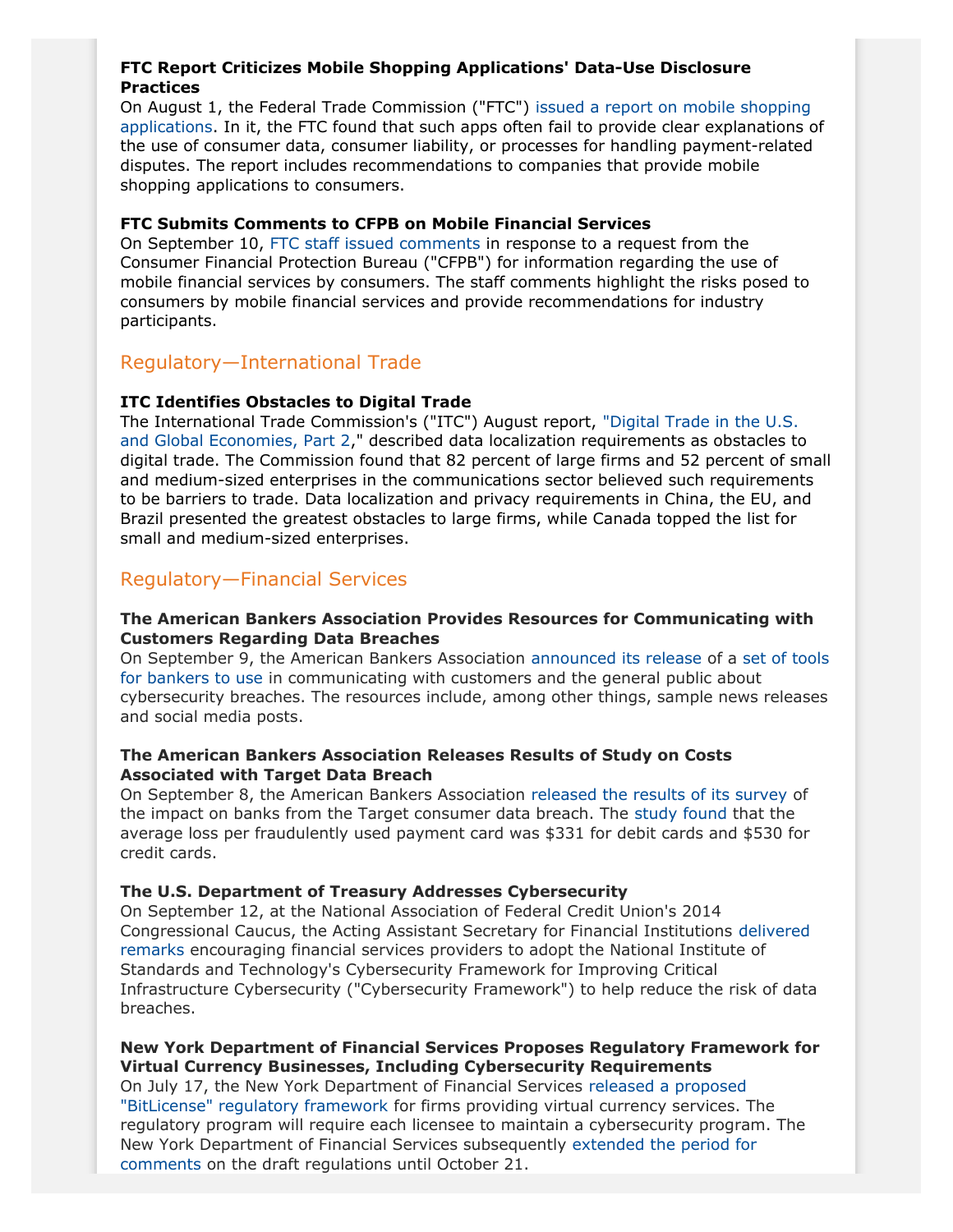## **Government Accountability Office Report Urges Better Information Security at FDIC**

The Government Accountability Office ("GAO") issued a July 17 [report assessing the](http://op.bna.com/bar.nsf/id/jbar-9m5lzv/$File/gao.pdf) [effectiveness](http://op.bna.com/bar.nsf/id/jbar-9m5lzv/$File/gao.pdf) of the Federal Deposit Insurance Corporation's ("FDIC") controls designed to protect the confidentiality, integrity, and availability of the FDIC's financial systems and information. The report recognized the steps taken by the FDIC to ensure better information security since a 2013 GAO audit but concluded that weaknesses in the FDIC's controls still remain.

# Regulatory—Health Care

#### **HIPAA One-Year Transition Period for Business Associate Agreements Expires**

On January 17, 2013, the Office for Civil Rights of the U.S. Department of Health and Human Services ("HHS") [issued its final HIPAA regulations](http://www.gpo.gov/fdsys/pkg/FR-2013-01-25/pdf/2013-01073.pdf), which included a one-year transition rule relating to a new requirement that existing business associate agreements must reflect the breach notification rules in the HITECH Act. Under the transition rule, business associate agreements that were in effect on or before January 25, 2013, must be amended on the earlier of (i) the date that such business associate agreement is renewed or modified on or after September 23, 2013, or (ii) September 22, 2014.

### **HHS Inspector General Finds Security Flaws in Testing and Certification of Electronic Health Records**

In August, the Office of Inspector General ("OIG") for HHS issued a report on the Department's Temporary Program to test and certify Electronic Health Records ("EHRs") for use, titled "[The Office of the National Coordinator for Health Information Technology's](https://oig.hhs.gov/oas/reports/region6/61100063.pdf) [Oversight of the Testing and Certification of Electronic Health Records.](https://oig.hhs.gov/oas/reports/region6/61100063.pdf)" The OIG found that the Temporary Program did not ensure adequate security and protection of electronic patient information. Specifically, the Program did not ensure that testing and certification bodies developed procedures to evaluate whether certified EHRs continued to meet federal standards after certification, nor did it ensure that the testing and certification bodies developed training programs to ensure the competency of their own personnel.

#### **NIST and HHS Host Conference on Safeguarding Health Information and Assurance**

On September 23–24, the National Institute of Standards and Technology ("NIST") and HHS's Office for Civil Rights hosted a conference on ["Safeguarding Health Information:](http://www.nist.gov/itl/csd/upload/Agenda-Safeguarding-Health-Info-092214.pdf) [Building Assurance through HIPAA Security.](http://www.nist.gov/itl/csd/upload/Agenda-Safeguarding-Health-Info-092214.pdf)" The conference presented a number of papers and best practices for HIPAA compliance and enforcement actions.

#### **FDA Finalizes Guidance on Medical Device Manufacturers' Practices for Managing Cybersecurity Risks**

On October 1, the Food and Drug Administration ("FDA") finalized its guidance to medical device manufacturers to encourage manufacturers to consider possible cybersecurity risks when designing medical devices. The guidance, entitled "[Content of Premarket](http://www.fda.gov/downloads/MedicalDevices/DeviceRegulationandGuidance/GuidanceDocuments/UCM356190.pdf) [Submissions for Management of Cybersecurity in Medical Devices,](http://www.fda.gov/downloads/MedicalDevices/DeviceRegulationandGuidance/GuidanceDocuments/UCM356190.pdf)" also recommends manufacturers adopt a plan to manage system or software updates for such medical devices to reduce information security vulnerabilities.

#### **FDA Announces Public Workshop and Requests Comments Regarding Medical Device Cybersecurity**

The FDA [announced a public workshop](http://www.regulations.gov/#!documentDetail;D=FDA-2014-N-1286-0001) entitled "Collaborative Approaches for Medical Device and Healthcare Cybersecurity" to be held on October 21 and 22 in Arlington, Virginia. The purpose of the workshop is to bring together regulators and stakeholders from across the health care and public health sectors to discuss medical device cybersecurity risks and foster industrywide collaboration in the identification and management of such risks. The FDA is also soliciting electronic or written comments on all aspects of the public workshop topics, regardless of attendance at the public workshop. The deadline for submitting such comments is November 24.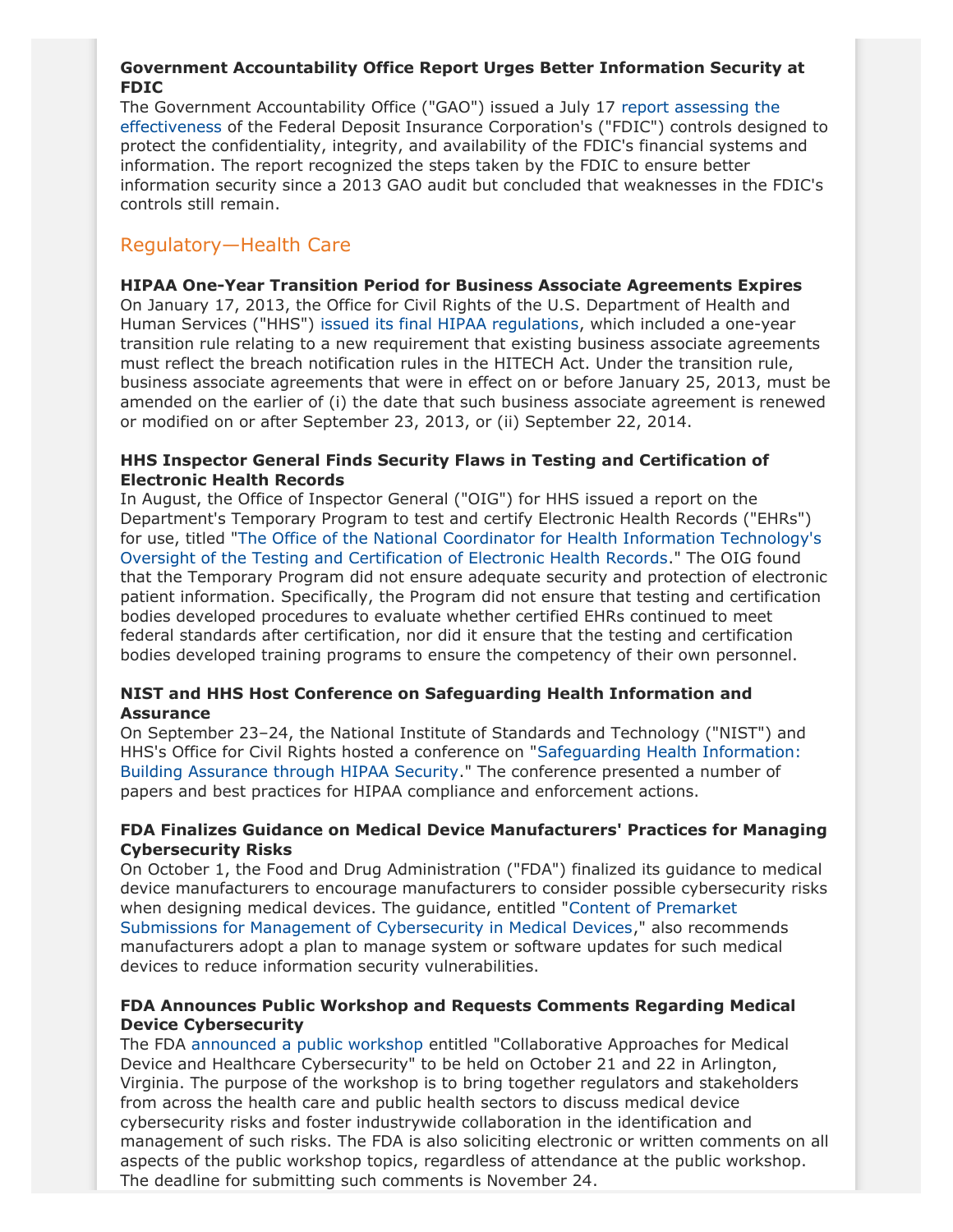# Regulatory—Critical Infrastructure

#### **NIST Calls for Cryptographic Transparency**

On July 14, NIST's Visiting Committee on Advanced Technology [issued a report that called](http://www.nist.gov/public_affairs/releases/upload/VCAT-Report-on-NIST-Cryptographic-Standards-and-Guidelines-Process.pdf) [for greater transparency](http://www.nist.gov/public_affairs/releases/upload/VCAT-Report-on-NIST-Cryptographic-Standards-and-Guidelines-Process.pdf) in the development of NIST's cryptographic algorithms. The report follows public concern that NIST allowed its algorithms to be weakened to allow the National Security Agency backdoor access to information.

### **NIST Issues Updated Guide on Security and Privacy Controls**

On July 31, the NIST issued a draft updated guide on [Assessing Security and Privacy](http://csrc.nist.gov/publications/drafts/800-53a/sp800_53a_r4_draft.pdf) [Controls in Federal Information Systems and Organizations](http://csrc.nist.gov/publications/drafts/800-53a/sp800_53a_r4_draft.pdf) under the Federal Information Security Management Act. The updated guide contains significant changes to the 2010 version and addresses four fundamental needs of federal agencies: (i) the need for new or updated assessment procedures; (ii) the need for a more granular breakdown of assessment objectives; (iii) the need for a more structured format and syntax for assessment procedures; and (iv) the need to support assessments of security and privacy capabilities and root-cause analysis of failure modes.

### **NIST Seeks Comments on the Cybersecurity Framework**

On August 26, [NIST requested comments on the private sector's initial experiences](http://www.gpo.gov/fdsys/pkg/FR-2014-08-26/pdf/2014-20315.pdf) with the Cybersecurity Framework, released on February 12. NIST is seeking information about the use and awareness of the Cybersecurity Framework by critical infrastructure entities. NIST will use the comments to assist with adoption of the Cybersecurity Framework by private entities and incorporate the comments into future versions.

### **NIST Hosts Second Privacy Engineering Workshop**

NIST furthered its Privacy Engineering initiative by holding its [Second Privacy Engineering](http://www.nist.gov/itl/csd/privacy-engineering-workshop-september-15-16-2014.cfm) [Workshop](http://www.nist.gov/itl/csd/privacy-engineering-workshop-september-15-16-2014.cfm) on September 15–16. The initiative was developed to provide guidance to information system users, owners, developers, and designers that handle personal information.

#### **NIST Releases Revised Guidelines for Smart Grid Cybersecurity**

In September, NIST announced the release of "[NIST Interagency Report 7628 Revision 1,](http://csrc.nist.gov/publications/nistbul/itlbul2014_09.pdf) [Guidelines for Smart Grid Cybersecurity.](http://csrc.nist.gov/publications/nistbul/itlbul2014_09.pdf)" The guidelines promote the implementation by smart grid organizations of effective cybersecurity strategies that are tailored to each organization's smart grid-related characteristics, risks, and vulnerabilities.

### **DHS Office of Inspector General Recommends More Industry Involvement in Cybersecurity Efforts**

On August 11, the Department of Homeland Security ("DHS") OIG [released a report](http://www.oig.dhs.gov/assets/Mgmt/2014/OIG_14-119_Jul14.pdf) assessing DHS's progress in implementing the Enhanced Cybersecurity Services ("ECS") program. The voluntary ECS program was designed to encourage the sharing of classified and unclassified information related to cybersecurity threats between the private and public sectors. While the OIG report identified several ECS successes, the report also made several recommendations for program improvement, including encouraging DHS to improve program outreach to all critical infrastructure sectors.

#### **Senator Asks Airline Carriers for Information on Consumer Data Retention**

On August 18, Senator Jay Rockefeller (D-WV), Chairman of the Senate Committee on Commerce, Science, and Transportation, [wrote a letter to executives of 10 airline carriers](http://op.bna.com/pl.nsf/id/kjon-9n5rq8/$File/8-18%20Letter%20to%20Airlines.pdf) requesting information about the airlines' policies for retaining and protecting consumer data. In the letter, Senator Rockefeller noted that "[n]o comprehensive federal privacy law applies to the collection, use, and disclosure of consumer airline information," despite the fact that air travel requires carriers to collect an unusually large amount of personal information. In order to gauge airlines' responsiveness to consumer privacy concerns, the letter asked each airline to provide the Committee with a copy of its privacy policy and to inform the Committee about (i) what consumer data is retained and for how long, (ii) sources from which consumer data is obtained, (iii) measures taken to protect consumer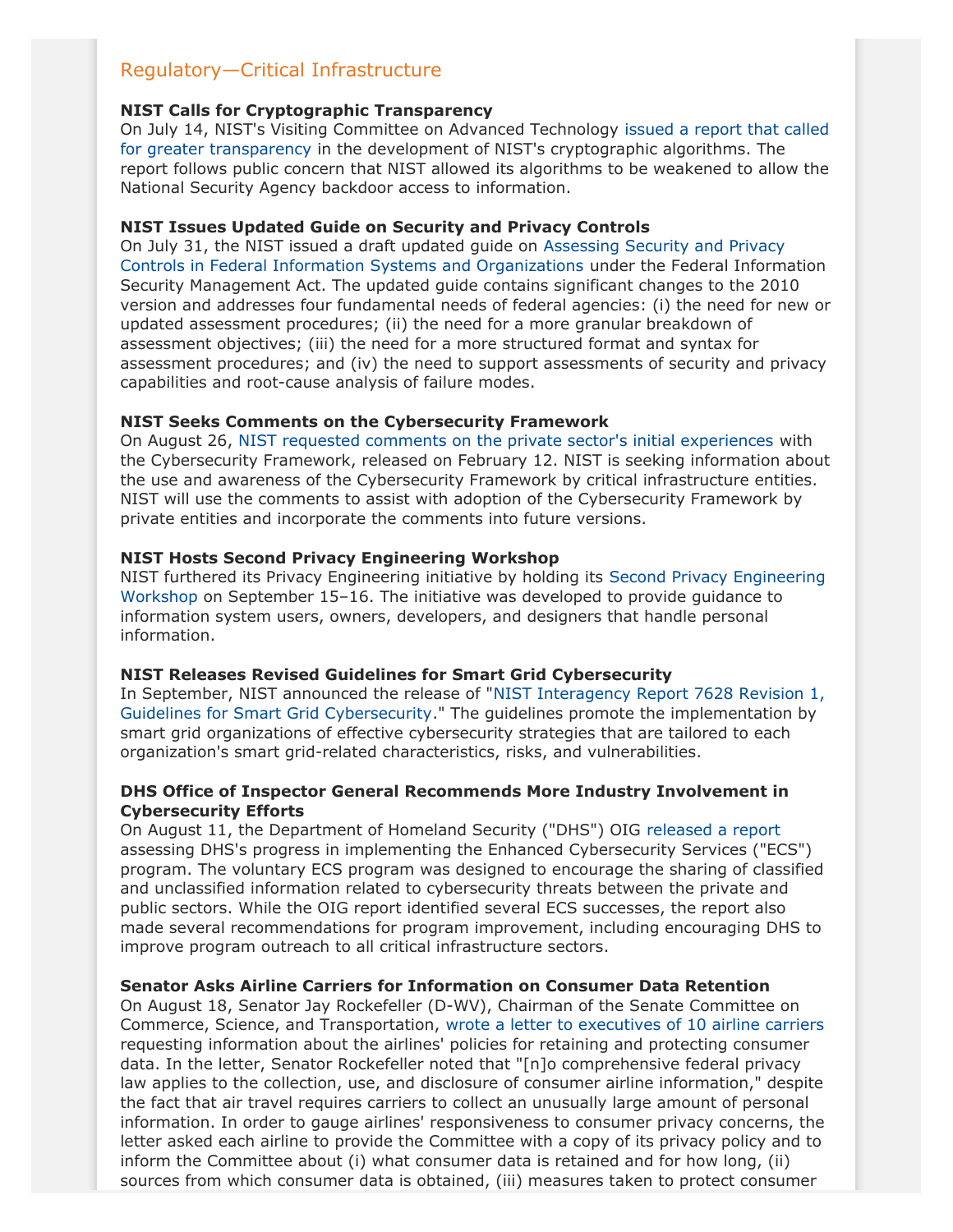data, (iv) whether consumers have the right to view and correct their information, and (v) whether and how consumer data is sold to or shared with third parties.

## Regulatory—Consumer Privacy

#### **Retail Groups Back Tokenization to Curb Card Crime**

Several retail industry groups—including the Merchant Advisory Group, the National Retail Federation, the National Restaurant Association, and the Retail Industry Leaders Association—[released a statement](http://www.rila.org/news/topnews/Pages/Merchant-Community-Coalesces-Behind-Open-Process-for-Security-Standards-to-Better-Protect-U.S.-Consumers.aspx) on July 28 that called on stakeholders in the payments industry to embrace tokenization security standards as a means to protect consumers from cybercrime. Tokenization technology involves the generation of a unique, one-timeuse token for every transaction.

#### **FTC Solicits Comments on New Parental Verification Method**

The FTC [invited public comment on a new method](http://www.ftc.gov/system/files/documents/federal_register_notices/2014/08/140825agecheqfrn1.pdf) for verifying parental consent under the Children's Online Privacy Protection Rule, 16 C.F.R. § 312, using a third-party common consent administrator.

#### **DHS Issues Point-of-Sale Malware Warning**

A July 31 [DHS Advisory](https://www.us-cert.gov/sites/default/files/publications/BackoffPointOfSaleMalware.pdf) warned retailers and other companies of a new family of point-ofsale ("PoS") malware that recently was discovered and has been associated with several PoS data breach investigations. [Using malware called Backoff,](http://www.jonesday.com/backoff-point-of-sale-malware-here-we-go-again/) attackers have sought to gain access to company systems using brute force attacks through remote desktop applications. The attackers then deploy PoS malware to extract consumer payment data. The DHS Advisory includes mitigation and prevention strategies to address the threat from the Backoff malware.

#### **Credit Union Industry Group Asks Congress to Enact National Data Security and Breach Notification Legislation for Retailers**

On September 3, the National Association of Federal Credit Unions ("NAFCU") [renewed its](http://devbalance.nafcu.org/Tertiary.aspx?id=55473) [request to Congress](http://devbalance.nafcu.org/Tertiary.aspx?id=55473) to pass national data security and breach notification legislation in the wake of a recent data breach at a major retailer. The NAFCU's statement described the chilling effect data breaches can have on consumer activity and urged Congress to adopt a national data security standard for retailers, noting that credit unions and banks are already subject to such standards under the Gramm-Leach-Bliley Act.

## Regulatory—Drones

#### **Executive Order Expected on Drone Privacy Guidelines**

Media outlets are reporting that President Obama plans to issue an executive order assigning responsibility to the National Telecommunications and Information Administration ("NTIA") for developing privacy guidelines related to the commercial use of unmanned aircraft, or commercial drones. The order is expected to direct the NTIA to facilitate a multistakeholder process for drafting a voluntary code of conduct that would establish best practices for the commercial use of drones, including addressing privacy concerns.

## Judicial Rulings and Enforcement

#### **Court Refuses to Sanction FTC in LabMD Case**

On September 5, an administrative law judge [denied LabMD's motion for sanctions](http://www.ftc.gov/system/files/documents/cases/571792.pdf) against the FTC. LabMD's motion argued that the FTC deserved sanctions, including dismissal of the Commission's complaint, because it failed to verify the origin of a key file containing patients' sensitive health information that was allegedly discovered on a peerto-peer sharing network.

#### <span id="page-4-0"></span>**District Court Refuses to Dismiss Breach Case on Standing Grounds**

In a decision diverging from the national trend, the Northern District of California held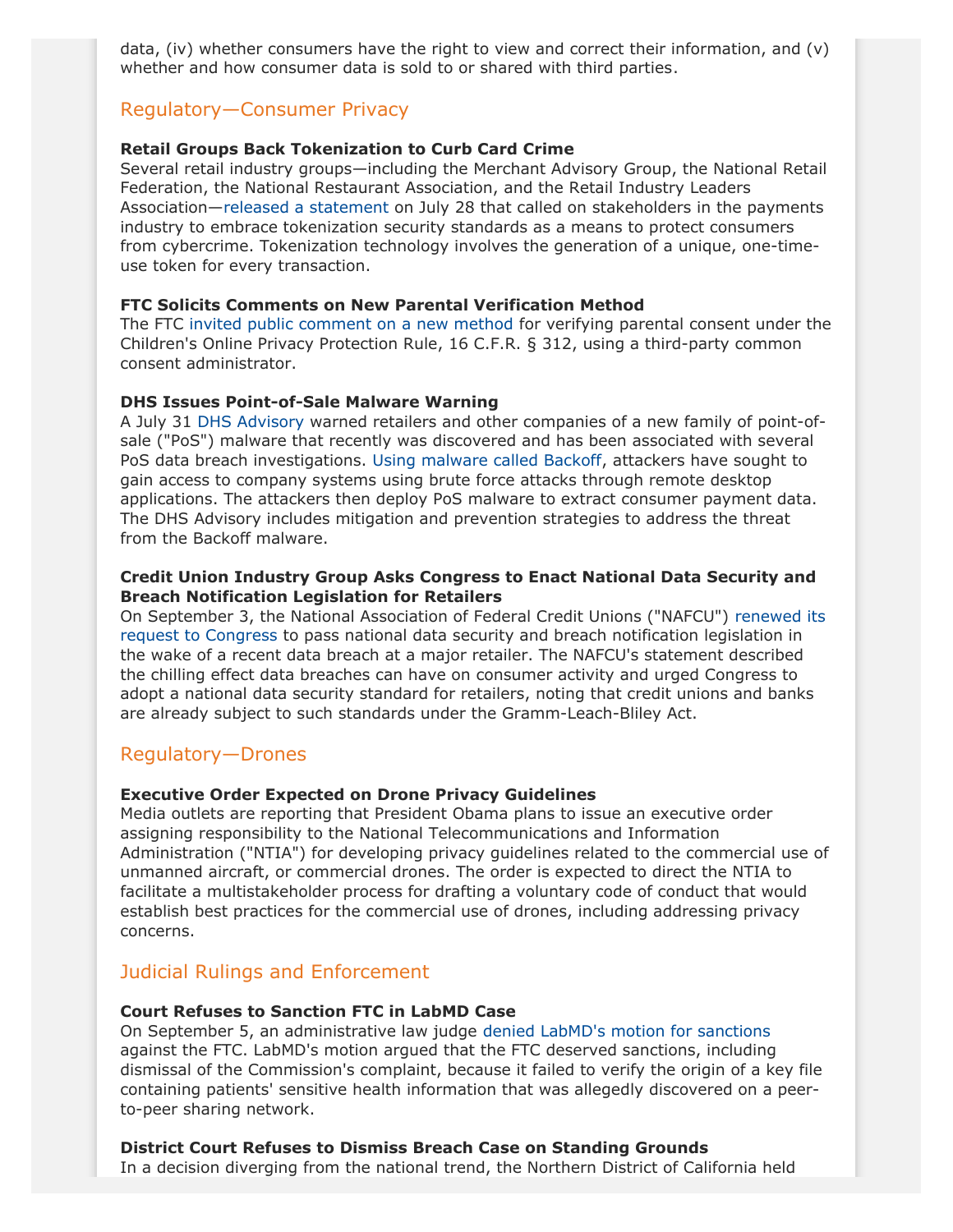that users of software whose personal information was compromised in a data breach alleged an imminent threat of future harm sufficient to demonstrate standing. Many courts have interpreted the United States Supreme Court's recent decision in *Clapper v. Amnesty Int'l USA*, 133 S. Ct. 1138 (2013) as holding that an allegation of a possible future injury is insufficient for purposes of Article III standing, but the California court rejected that interpretation of the case. The court held instead that the consumers' allegations that hackers used the defendant's systems to decrypt credit card numbers and that some of the stolen data had been posted online constituted a sufficiently concrete and imminent threat of harm to satisfy *Clapper*. [A copy of the opinion can be provided upon request.]

#### **Court Dismisses Neiman Marcus Class-Action Lack of Standing**

A district court in Illinois granted Neiman Marcus's motion to dismiss a class-action lawsuit alleging the company was negligent in failing to protect consumer credit card information. The court held that the consumers did not have standing to bring the suit because they could not demonstrate concrete injury. The court explained that consumers would be reimbursed for any unauthorized credit card charges and could not show precise costs spent mitigating the risk of future fraudulent charges and identity theft, and that the loss of control over consumers' personal information was insufficiently concrete to confer standing.

#### **Eleventh Circuit Will Hear Arguments in LabMD's FTC Challenge**

On August 20, the Eleventh Circuit announced that it will hear oral arguments in LabMD's appeal of a district court's decision that the court could not interfere with the FTC's ongoing administrative enforcement actions against the company. A date for oral argument has not yet been set.

#### **Senator Schumer Asks FTC To Investigate Mobile Fitness Devices**

Senator Charles Schumer (D-NY) urged the FTC to investigate whether the makers of mobile fitness trackers are engaging in unfair and deceptive trade practices if they sell personal data to third parties without disclosing such transactions to consumers. His [August 11 letter also asked the FTC](http://op.bna.com/hl.nsf/id/kcpk-9mwrxq/$File/FTC Fitbit 8 11 14.pdf) to consider whether consumers should be given the chance to opt out of the sale of their personal data before they begin using the devices and applications.

#### **FTC Approves Settlement with Companies Over Mobile Phone Applications**

On August 13, the FTC approved [final orders](http://www.ftc.gov/system/files/documents/cases/1408creditkarmado.pdf) settling charges against two leading companies concerning mobile application security. The FTC alleged that by disabling SSL certificate verification and other things, the companies failed to adequately protect consumers' sensitive personal information, including credit card information and Social Security numbers, leaving them vulnerable to interception.

### **FTC Obtains Settlements in Two Suits Alleging Unlawful Collection of Children's Information**

The FTC announced settlements in two cases in which it alleged that the companies' collection of children's personal information violated the Children's Online Privacy Protection Act. [One company has agreed](http://www.ftc.gov/system/files/documents/cases/140917yelpstip.pdf) to pay \$450,000 to settle charges that its mobile application failed to implement an effective age-screen, allowed customer registration by children under 13, and collected personal information including customer names and email addresses. [The second company agreed](http://www.ftc.gov/system/files/documents/cases/140917tinycostip.pdf) to pay a \$300,000 civil penalty to settle charges that its application targeted children, collected email addresses, and failed to follow the steps required under the Rule related to the collection of children's personal information.

#### **FTC Announces Proposed Settlement in Children's In-App Purchase Case**

The FTC [announced a proposed settlement](http://www.ftc.gov/system/files/documents/cases/140904googleplayorder.pdf) in a case in which it accused a company of violating Section 5 of the FTC Act, 15 U.S.C. § 45, by billing customers for in-app purchases without ensuring account-holder authorization for the charges. The proposed settlement requires the company to provide at least \$19 million in refunds to consumers,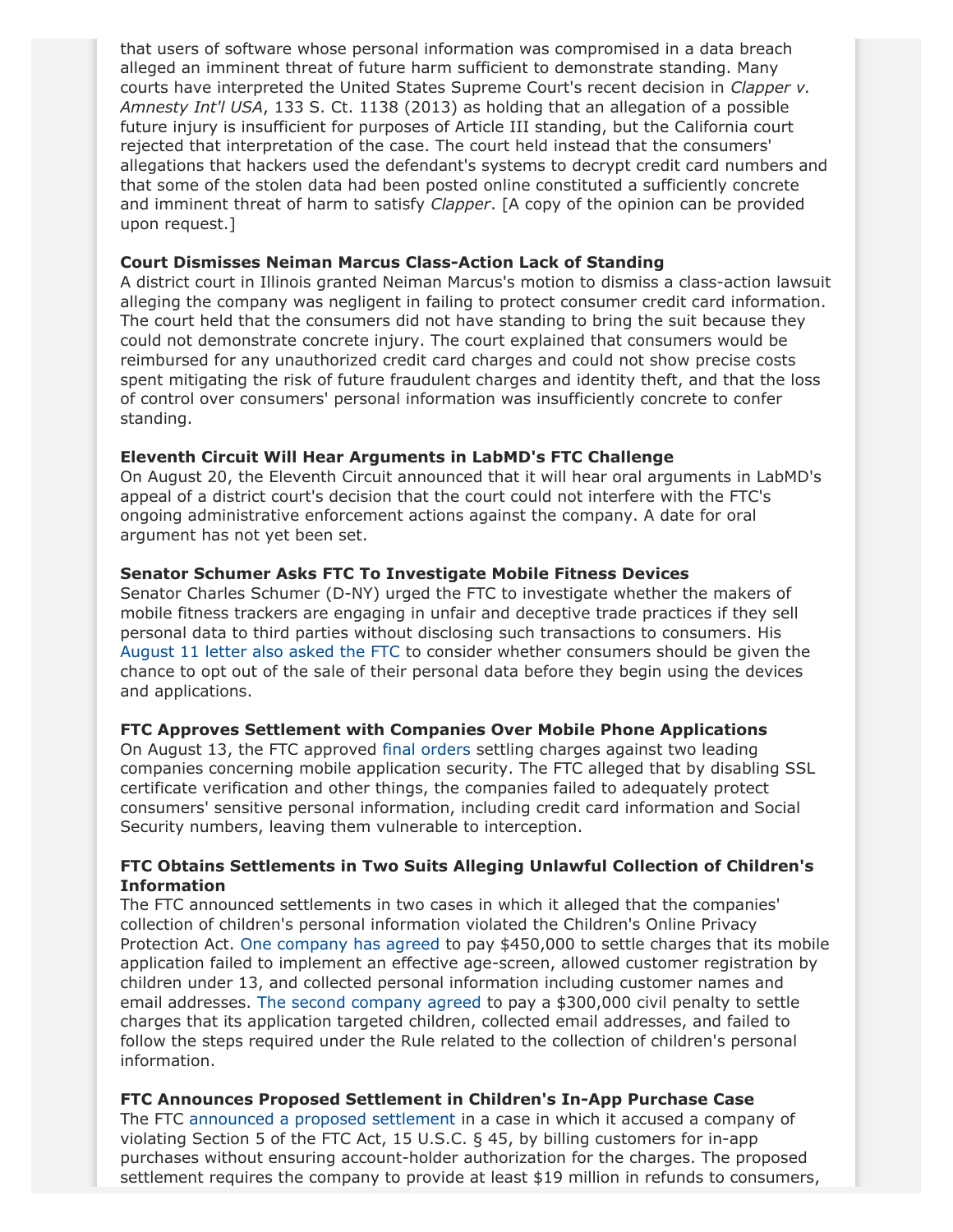change its billing practices to obtain express consent before billing, provide consumers an opportunity to withdraw consent for future charges, and contact all consumers who made an in-app charge to inform them of the refund process.

#### **Complaint Alleges Noncompliance with Safe Harbor Framework**

The Center for Digital Democracy ("CDD") [has filed complaints](http://www.centerfordigitaldemocracy.org/sites/default/files/Safe HarborComplaints081314.pdf) with the FTC for alleged noncompliance with the U.S.–EU Safe Harbor Framework by various U.S. companies. The CDD's actions may lead to increased enforcement by the FTC. In June, the FTC [announced](http://www.ftc.gov/news-events/press-releases/2014/06/ftc-approves-final-orders-settling-charges-us-eu-safe-harbor) [that it has approved final orders](http://www.ftc.gov/news-events/press-releases/2014/06/ftc-approves-final-orders-settling-charges-us-eu-safe-harbor) settling charges against 14 companies for falsely claiming to participate in the U.S.–EU Safe Harbor Framework. Generally, the Safe Harbor Framework is under review, and the European Union has made [recommendations to](http://ec.europa.eu/justice/data-protection/files/com_2013_847_en.pdf) [improve it](http://ec.europa.eu/justice/data-protection/files/com_2013_847_en.pdf).

#### **SEC Charges a Bank's Business Unit for Failing to Protect Confidential Trading Data of Subscribers**

On July 25, the business unit of a large bank operating an alternative trading system ("ATS"), [agreed to pay \\$5 million to settle the SEC's charges](http://www.sec.gov/News/PressRelease/Detail/PressRelease/1370542371114) for violating sections of Rule 301 of Regulation ATS. The regulation establishes safeguards for protecting the confidential trading information of subscribers. The unit was alleged to have violated the regulation by allowing a technology affiliate to access and use the confidential trading information of subscribers without their consent and without disclosing the practice in its regulatory filings.

#### **Verizon Settles with FCC Over Notice and Consent**

On September 3, the FCC announced its [settlement with Verizon](http://www.fcc.gov/document/verizon-pay-74m-settle-privacy-investigation) following an investigation into potential violations of the FCC's privacy rules. The settlement represents the largest payment for an FCC case based solely on privacy.

#### **State Attorneys General Respond to Home Depot Data Breach**

In the wake of the data breach at Home Depot, attorneys general for [Pennsylvania](https://www.attorneygeneral.gov/Media_and_Resources/Press_Releases/Press_Release/?pid=848), [Illinois](http://illinoisattorneygeneral.gov/pressroom/2014_09/20140903.html), and others are investigating and advising victims on how to secure their personal information.

## Legislative—Federal

#### **U.S. House of Representatives Passes Cybersecurity Bills**

On July 28, the United States House of Representative passed four bills regarding cybersecurity. The National Cybersecurity and Critical Infrastructure Protection Act ([H.R.](http://www.gpo.gov/fdsys/pkg/BILLS-113hr3696rh/pdf/BILLS-113hr3696rh.pdf) [3696\)](http://www.gpo.gov/fdsys/pkg/BILLS-113hr3696rh/pdf/BILLS-113hr3696rh.pdf) would codify the responsibilities of DHS and foster collaboration between DHS and the private sector to improve critical infrastructure protection and incident response. The Critical Infrastructure Research and Development Advancement Act of 2014 ([H.R. 2952\)](http://www.gpo.gov/fdsys/pkg/BILLS-113hr2952eh/pdf/BILLS-113hr2952eh.pdf) assigns responsibility to DHS for creating a new cybersecurity technology research and development plan. The House also passed bills that would improve DHS's ability to hire talented cybersecurity personnel ([H.R. 3107](http://www.gpo.gov/fdsys/pkg/BILLS-113hr3107eh/pdf/BILLS-113hr3107eh.pdf)) and require federal government websites to obtain certification before initiating a process that collects personal information ([H.R.](http://docs.house.gov/billsthisweek/20140728/BILLS-113hr3635.pdf) [3635\)](http://docs.house.gov/billsthisweek/20140728/BILLS-113hr3635.pdf). The bills must be approved by the Senate and President Obama before becoming law.

#### **DHS Secretary Calls for Cybersecurity Legislation**

On September 9, *The Hill* [published an editorial](http://thehill.com/opinion/op-ed/217151-lets-pass-cybersecurity-legislation) by the Secretary of DHS that urged Congress to pass cybersecurity legislation, stating that "DHS has reached a point that requires the help of Congress" and noting that "some private companies can and do resist sharing information with DHS about cyber attacks on their systems, for fear of potential liability."

### Legislative—States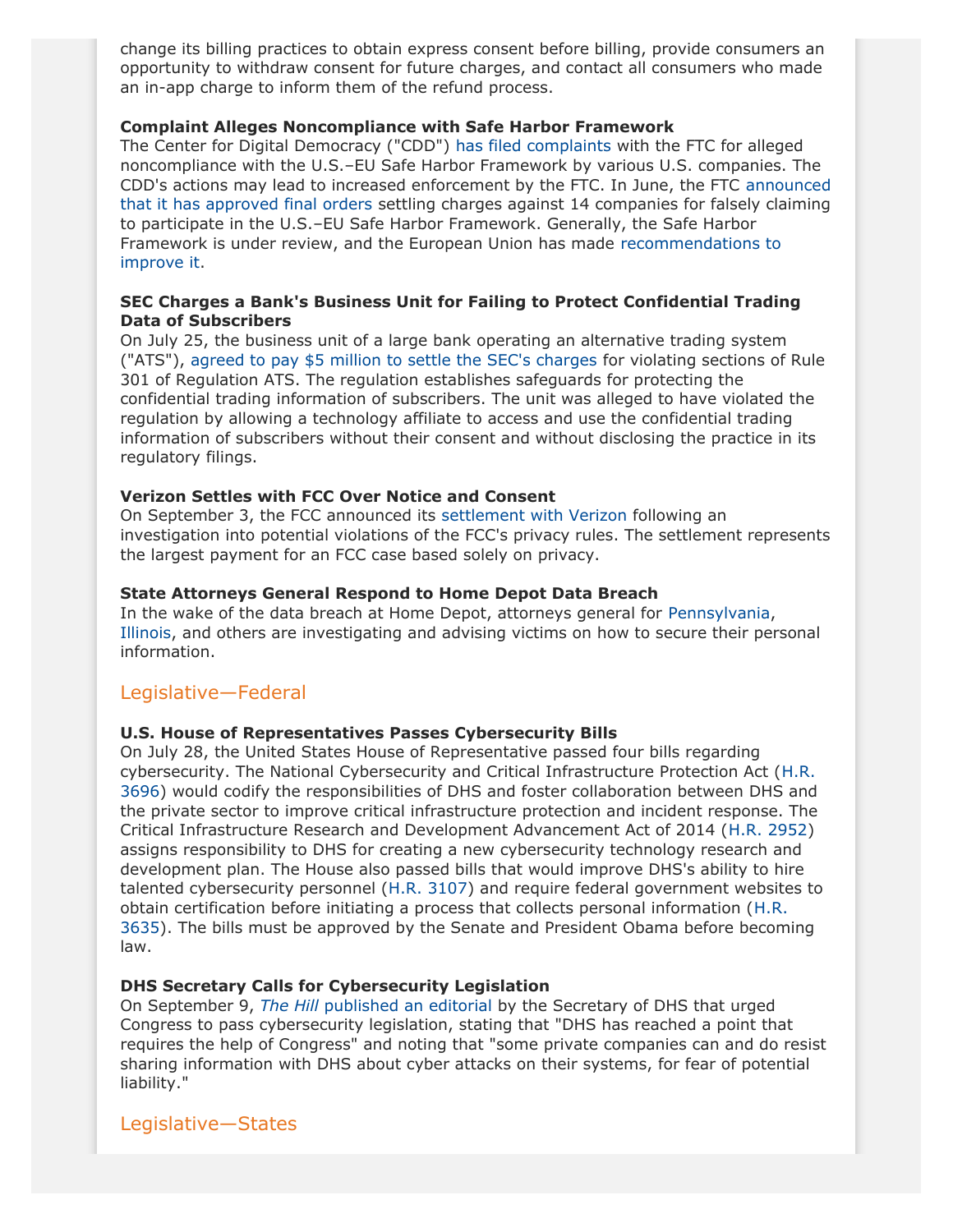#### **California Enacts Amendments to Breach Notification Law**

California bill [A.B. 1710](http://leginfo.legislature.ca.gov/faces/billCompareClient.xhtml) was approved by lawmakers in August and signed into law by Governor Brown on September 30. Set to take effect on January 1, 2015, the bill extends data security requirements to businesses that "maintain" personal information and prohibits entities from selling, offering for sale, or advertising an individual's Social Security number. Please refer to the *Jones Day Commentary*, "[California Adds More Teeth](http://www.jonesday.com/california-adds-more-teeth-to-its-data-breach-notification-law-10-03-2014/) [to Its Data Breach Notification Law](http://www.jonesday.com/california-adds-more-teeth-to-its-data-breach-notification-law-10-03-2014/)," for more information.

[[Return to Top](#page-0-1)]

# <span id="page-7-0"></span>**Canada**

#### **Canada Claims China Responsible for National Research Council Cyberattack**

On July 29, Canada [announced that it believed](http://news.gc.ca/web/article-en.do?nid=871449) the National Research Council ("NRC"), Canada's research and technology organization, was the victim of a Chinese statesponsored cyber intrusion. The Canadian government confirmed that the NRC's networks do not operate within the broader network of the federal government and there was no evidence of a broader data compromise.

#### **GPEN Publishes Results of Online Sweep on Compliance of Mobile Applications with Data Protection Framework**

The Global Privacy Enforcement Network ("GPEN"), a gathering of 27 data protection authorities worldwide, [recently examined more than 1,200 mobile apps](https://www.priv.gc.ca/media/nr-c/2014/bg_140910_e.asp), both paid and free of charge, and public and commercial, in categories such as leisure, health, physical exercise, and bank transactions. The analysis determined that (i) only 15 percent of the apps examined provided clear information to users as to how their personal data was to be collected, used, and disclosed, (ii) nearly a third of the apps analyzed requested excessive permission regarding their functions, and (iii) in 59 percent of the apps, it was not easy for the participants to find information relating to privacy before installation.

*The following Jones Day attorneys contributed to the United States and Canada sections: Chris Cogburn, Bart Green, Jay Johnson, Colin Leary, Gabe Ledeen, Nicole Perry, Scott Poteet, Katherine Ritchey, Jessica Sawyer, Anand Varadarajan, and Zach Werner.*

[[Return to Top](#page-0-1)]

# <span id="page-7-1"></span>**Latin America**

#### Brazil

#### **Brazilian House of Representatives Considers Bill of Law Criminalizing Fake User Profiles on Internet**

On July 2, a [bill of law](http://www.camara.gov.br/proposicoesWeb/prop_mostrarintegra;jsessionid=EBBB25DB9CD99CBDD415D14350483F13.proposicoesWeb1?codteor=1263593&filename=Tramitacao-PL+7758/2014) (source document in Portuguese) proposing the criminalization of fake user profiles on the internet was introduced to the Brazilian House of Representatives. The Bill proposes to amend article 307 of the [Criminal Code](http://www.planalto.gov.br/ccivil_03/decreto-lei/del2848.htm) (source document in Portuguese), criminalizing the use of a fake profile on the world wide web. If approved, the law will be applied to those who attribute to themselves or to a third party a fake identity, including through the internet or any other electronic platform, with the intent of harming, intimidating, threatening, obtaining an advantage over, or damaging a third party to the agent's benefit or the benefit of a third party.

#### **Brazilian Court Rules Anonymous Apps Unconstitutional**

On August 18, a Brazilian civil court in Vitória, Espirito Santo, [granted a preliminary](https://docs.google.com/file/d/0BzcBZYaOx4TaS0tMcnFOcHVZdDQ/edit?pli=1) [injunction](https://docs.google.com/file/d/0BzcBZYaOx4TaS0tMcnFOcHVZdDQ/edit?pli=1) (source document in Portuguese) to a public prosecutor, prohibiting certain companies from distributing an anonymous sharing app and Microsoft from distributing the Windows Phone client, Cryptic. Chapter Five, Article 1 of the [Brazilian](http://www.globalhealthrights.org/wp-content/uploads/2013/09/Brazil-constitution-English.pdf) [Constitution](http://www.globalhealthrights.org/wp-content/uploads/2013/09/Brazil-constitution-English.pdf) specifies that "the expression of thought is free, anonymity being forbidden"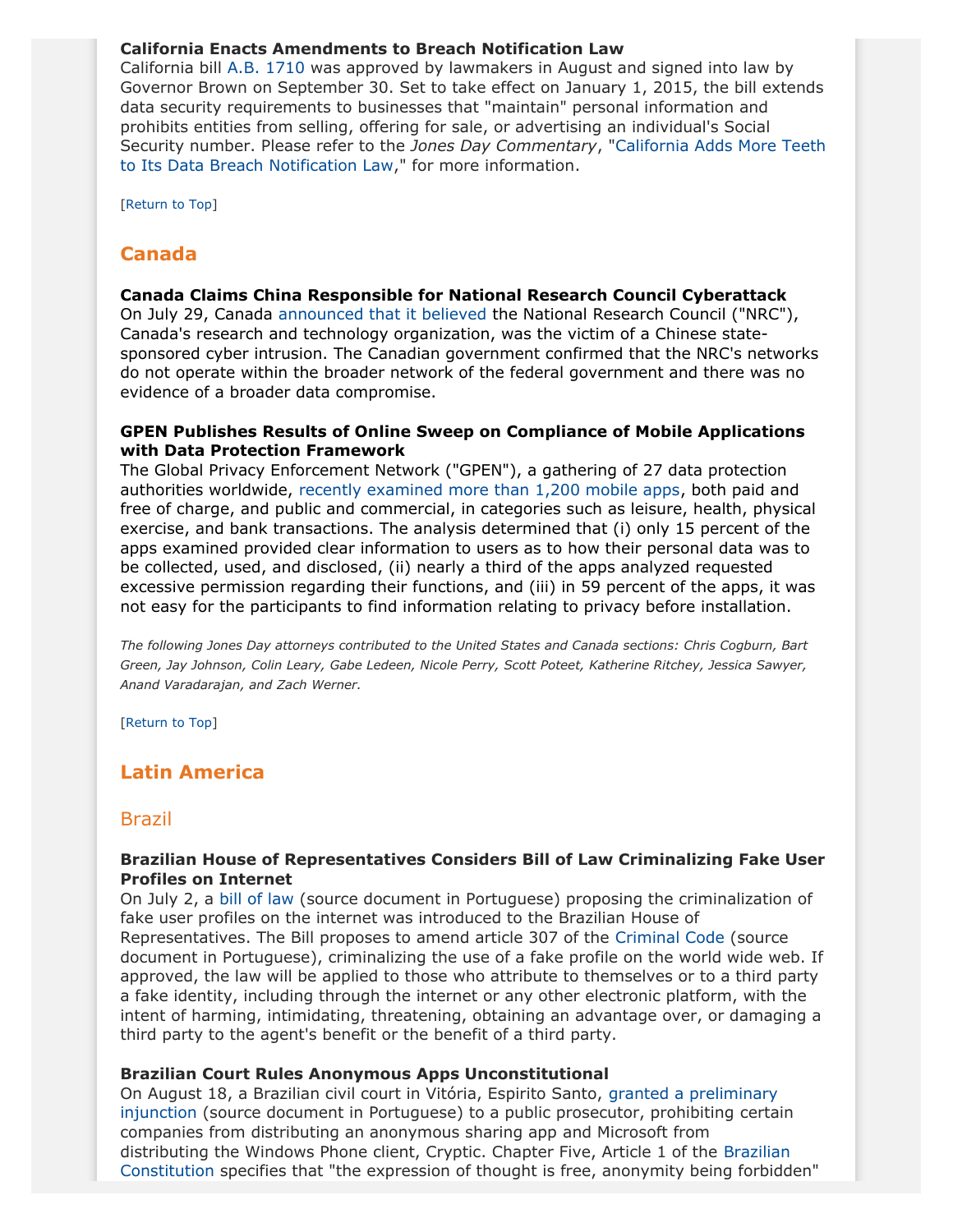and provided the legal justification upon which the Brazilian judge rested his decision.

### **Brazilian Arbitration Chamber Specializing in Information Technology and e-Commerce Initiates Activities**

Created in 2013, the [Brazilian Chamber of Mediation and Arbitration of Internet](http://ciamtec.com.br/) [Technology, E-Commerce, and Communication](http://ciamtec.com.br/) recently started its activities, acting as an arbitrage court composed of specialists in laws applicable to information technology. The Chamber mediates conflicts and legal discussions. It is independent and is focused on the solution of conflicts involving electronic frauds, violations of privacy, and virtual bids, among other matters.

# Chile

## <span id="page-8-1"></span>**Chilean Senate Approves Constitutional Amendment Project**

On September 9, the Senate of the Republic of Chile [approved in general](http://www.senado.cl/norma-sobre-proteccion-de-datos-personales-sera-debatida-en-particular/prontus_senado/2014-09-09/195725.html#vtxt_cuerpo_T1) (source document in Spanish) a proposed constitutional amendment that seeks to constitutionally protect personal data. During the parliamentary debate, senators discussed the use of databases, the need to clearly differentiate between public and private records, the relevance of having a public institution to safeguard this new right, and the repercussions of including owner consent as a requirement for the processing of personal data. The project was returned to the Committee on Constitution, Legislation, Justice, and Regulation for further review and discussion. Congressmen will have until October 13 to file recommendations.

## **Mexico**

#### **Mexican Data Protection Authority Votes Against Privacy Challenge of Telecom Law**

On August 13, the Mexican Data Protection Authority ("IFAI") [voted not to challenge](http://inicio.ifai.org.mx/Comunicados/Comunicado IFAI-053-14.pdf) (source document in Spanish) the [Federal Telecommunications and Broadcasting Act 2014](http://www.dof.gob.mx/nota_detalle.php?codigo=5352323&fecha=14/07/2014) (source document in Spanish) in the Mexican Supreme Court. Four out of seven IFAI commissioners voted against a proposal to use the IFAI's powers to challenge several articles of the Act on the grounds that they violated the constitutional rights to privacy and the protection of personal data. The Act came into effect on August 13 and is controversial for reducing freedom to access information, extending data retention periods, and increasing the surveillance powers of the Mexican authorities.

#### **IFAI, IMSS, and Profedet Initiate Working Group to Improve Method by Which Citizens Can Access Personal Data**

On August 28, the IFAI, the Mexican Social Security Institute, and the Mexican Federal Office for the Protection of Labor installed an interagency [working group](http://inicio.ifai.org.mx/Comunicados/Comunicado IFAI-069-14.pdf) (source document in Spanish) to expedite the attention to requests by rightholders for access to their personal information.

*The following Jones Day attorneys contributed to the Latin America section: Guillermo Larrea and Virginia Uelze*.

[[Return to Top](#page-0-1)]

# <span id="page-8-0"></span>**Europe, Middle East, and Africa**

# European Union

#### **European Commission Designates Three New Members**

The European Commission designated three new members of particular relevance to privacy and data security.

■ [Read More](http://thewritestuff.jonesday.com/cv/a5901673af24af0bbd3419f51eb88837623a4750/p=4022681)

#### **European Commission Promulgates Technical Standards to Make RFID Use Data**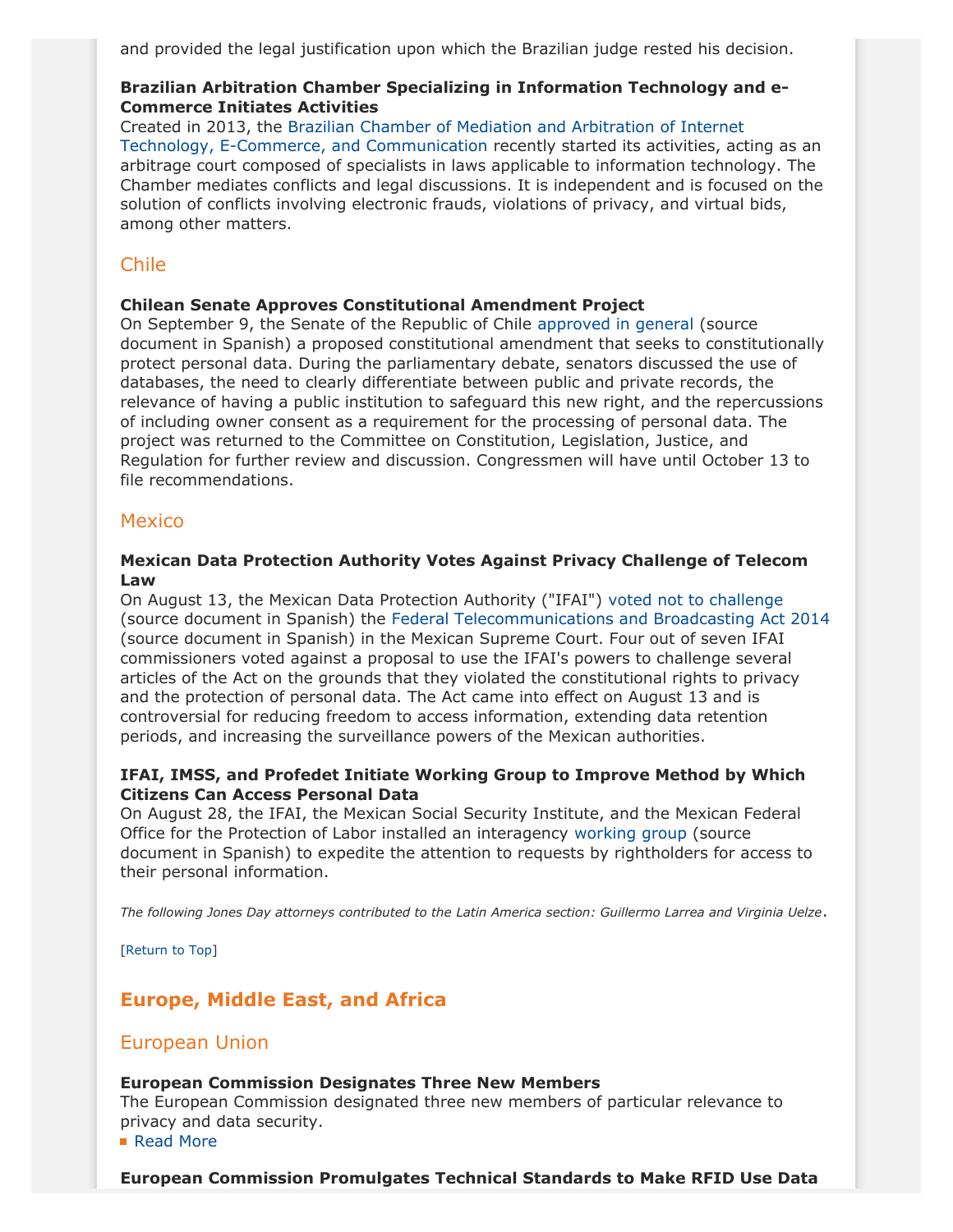#### **Protection Compliant**

The European Commission made available three new EU technical standards to help users of radio frequency identification ("RFID") tags comply with the requirements under the Data Protection Directive (95/46/EC). RFID tags are used to automatically identify and track objects by wirelessly exchanging electronically stored information with so-called readers. The illicit tracking of RFID tags poses a risk to personal location privacy as exact movement profiles can be generated. The first of the new standards provides procedures to develop risk assessment templates for retailers and other entities that supply goods with RFID tags, detailing how they should manage their use [\(EN 16571:2014](http://standards.cen.eu/dyn/www/f?p=204:110:0::::FSP_LANG_ID,FSP_PROJECT:25,38577&cs=10DBB82C1E1B02DDF05E6460DCBC201DB)). The second new standard is aimed at informing consumers that a product includes an RFID tag by attaching an EU-wide logo to the product ([EN 16656:2014\)](http://standards.cen.eu/dyn/www/f?p=204:110:0::::FSP_PROJECT:35142&cs=1A2CB26EA8528F6E4F467737184A905B2). The third new standard is aimed at informing consumers that an RFID system is in use (EN 16570:2014). The new standards are to be implemented by the EU member states at the national level by December 31, 2014, and January 31, 2015, respectively, by publication of an identical national standard or by endorsement.

# Article 29 Working Party

### **Article 29 Working Party Publishes Questions for Search Engines on Right to be Forgotten**

The Article 29 Working Party (an independent advisory body composed of European data privacy authorities) met on July 24 with representatives of leading U.S.-based search engines to discuss the practical implementation of the ruling of the European Court of Justice regarding the right to be forgotten (case C-131/12, *Costeja*). The Article 29 Working Party also [published a list of questions](http://ec.europa.eu/justice/data-protection/article-29/press-material/press-release/art29_press_material/20140725_wp29_press_release_right_to_be_forgotten.pdf) addressed to the search engines. The aim of the Article 29 Working Party's initiative is to [publish guidelines](http://ec.europa.eu/justice/data-protection/article-29/press-material/press-release/art29_press_material/20140717_wp29_press_release_meeting_with_search_engines.pdf), which are expected to be finalized in November.

#### <span id="page-9-0"></span>**Article 29 Working Party Releases Statement on Invalidation of Data Retention Directive**

The Article 29 Working Party adopted a [statement](http://ec.europa.eu/justice/data-protection/article-29/documentation/opinion-recommendation/files/2014/wp220_en.pdf) on the April 8 [ruling of the European](http://curia.europa.eu/juris/document/document.jsf?docid=150642&mode=req&pageIndex=1&dir=&occ=first&part=1&text=&doclang=EN&cid=358610) [Court of Justice](http://curia.europa.eu/juris/document/document.jsf?docid=150642&mode=req&pageIndex=1&dir=&occ=first&part=1&text=&doclang=EN&cid=358610) that invalidated the Data Retention Directive 2006/24/EC. The Working Party welcomed the ECJ decision, which was based on the fact that the data retention principles set forth by the Directive (i) entailed substantial interference with the fundamental rights to privacy and data protection, (ii) failed to limit such interference with what is necessary for the purpose of fighting "serious crime," and (iii) failed to define the guarantees applicable in connection with the data retention principles of the Directive. The Working Party pointed out that even though the national measures implementing the Directive are not directly affected by the invalidation of the Directive, member states should ensure that their national framework relating to data retention is in line with the grounds of the ECJ decision. In particular: (i) the national legal data retention obligations should be differentiated depending on the types of data, (ii) access by national authorities should be limited to what is necessary and subject to substantive and procedural conditions, and (iii) the data storage conditions imposed by law should ensure effective protection against unlawful access. Failure of national data retention regulations to comply with such principles may result in such regulations being challenged before national courts.

## **Article 29 Data Protection Working Party on Big Data**

The Article 29 Working Party [commented in a letter to the White House](http://ec.europa.eu/justice/data-protection/article-29/documentation/other-document/files/2014/20140611_letter_to_podesta.pdf) on the U.S. report titled "[Big Data: Seizing Opportunities, Preserving Values](http://www.whitehouse.gov/sites/default/files/docs/big_data_privacy_report_may_1_2014.pdf)." The Working Party welcomed the approach outlined in the report to extend the existing privacy protection in the United States to non-U.S. persons and to support greater interoperability of privacy standards at the international level. The Working Party stated in particular that "it has no reason to believe that the EU data protection principles, as they are enshrined in Directive 95/46/ EC, are fundamentally challenged by the development of big data." In this context the Working Party emphasized the importance of observing its various policy documents on the issue, setting out standards that might prove to be challenging for big data applications (e.g., Opinion 05/2014 on Anonymisation Techniques, Opinion 01/2014 on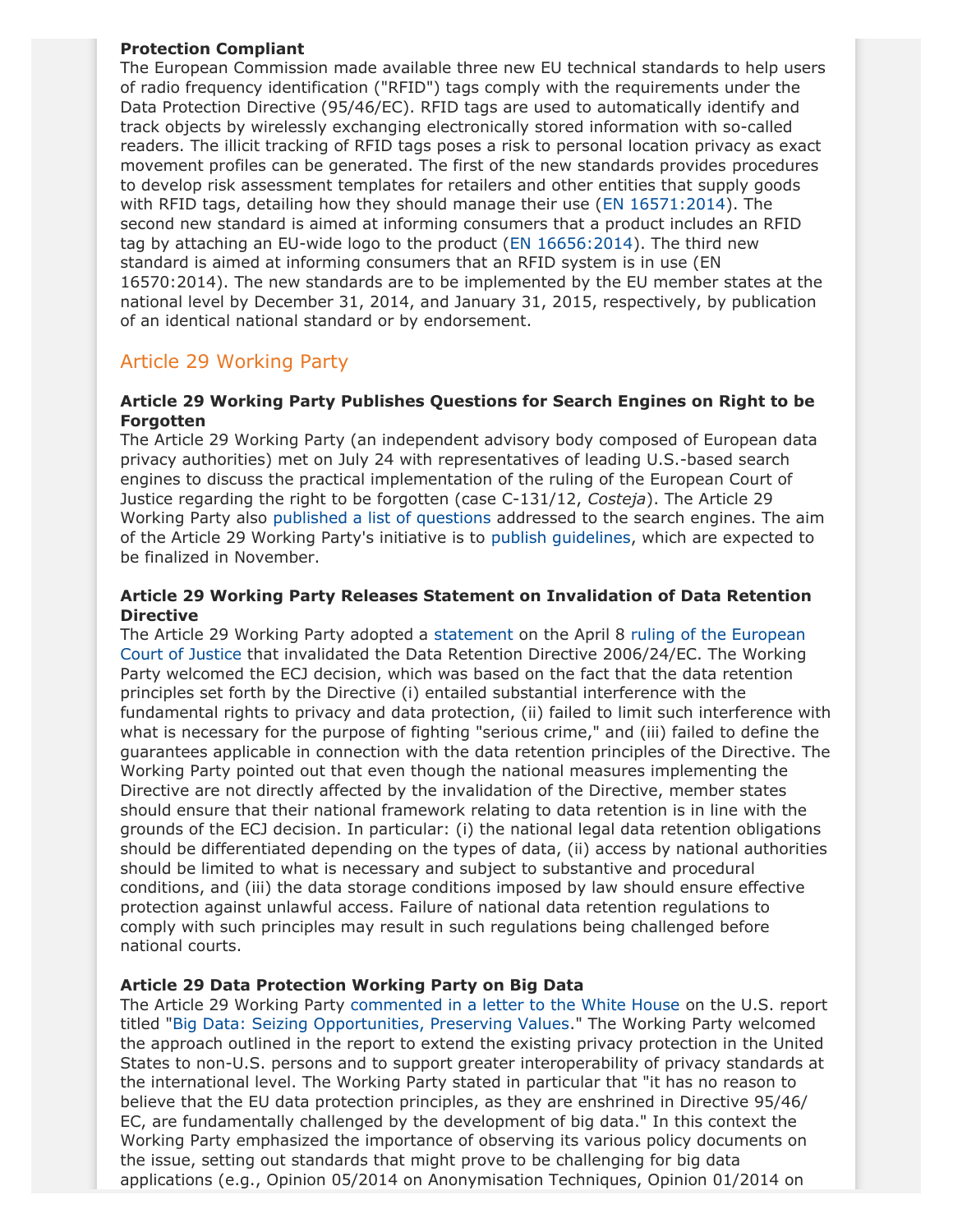the Application of necessity and proportionality concepts and data protection within the law enforcement sector, Opinion 03/2013 on purpose limitation, Opinion 06/2013 on open data and public sector information re-use, and Opinion 06/2014 on legitimate interest).

# European Data Protection Supervisor

### **European Data Protection Supervisor Publishes Position Paper on Transfer of Personal Data to Third Countries**

The European Data Protection Supervisor ("EDPS") published a July 14 paper titled "[The](https://secure.edps.europa.eu/EDPSWEB/webdav/site/mySite/shared/Documents/Supervision/Papers/14-07-14_transfer_third_countries_EN.pdf) [Transfer of Personal Data to Third Countries and International Organisations by EU](https://secure.edps.europa.eu/EDPSWEB/webdav/site/mySite/shared/Documents/Supervision/Papers/14-07-14_transfer_third_countries_EN.pdf) [Institutions and Bodies.](https://secure.edps.europa.eu/EDPSWEB/webdav/site/mySite/shared/Documents/Supervision/Papers/14-07-14_transfer_third_countries_EN.pdf)" The paper provided guidance to EU institutions and bodies on interpreting and applying the rules set out in Regulation 45/2001 in the context of international transfers of personal data.

### **European Data Protection Supervisor Workshop on Privacy, Consumers, Competition, and Big Data**

On June 2, the EDPS held a workshop on the policy implications of the rapidly expanding digital market for the fields of data protection, competition, and consumer protection. Its [report highlights the challenges that big data poses](https://secure.edps.europa.eu/EDPSWEB/webdav/site/mySite/shared/Documents/Consultation/Big data/14-07-11_EDPS_Report_Workshop_Big_data_EN.pdf) to competition reviews and concludes, among other things, that privacy will need to be a consideration in competition matters in the future.

# European Conference of Data Protection Authorities

#### **European Conference of Data Protection Authorities Adopts Resolution Supporting Revision of Convention 108 of Council of Europe**

On June 5, the European Conference of Data Protection Authorities adopted a [resolution](http://www.coe.int/t/dghl/standardsetting/dataprotection/european-conference/Resolution Convention 108.pdf) [supporting the Council of Europe's efforts](http://www.coe.int/t/dghl/standardsetting/dataprotection/european-conference/Resolution Convention 108.pdf) to modernize the European Convention for the Protection of Individuals with regard to Automatic Processing of Personal Data (Convention 108). The resolution asked to preserve and, where possible, increase the current level of protection afforded by the Convention (e.g., by introducing an obligation to give notice of data security breaches).

## France

#### **French DPA Sanctions Telecoms Operator for Data Security Breach**

In April, a major French telecoms operator notified CNIL, the French data protection authority ("DPA"), of a major personal data breach in connection with an email campaign and noted that the breach resulted from a technical failure of one of the operator's service providers. The CNIL investigated the case and, in an [August 7 decision](http://www.cnil.fr/fileadmin/documents/approfondir/deliberations/Formation_contentieuse/D2014-298_avertissement_ORANGE.pdf) (source document in French), concluded that, even though the technical issue had been resolved, the telecoms operator had not complied with its obligation to implement all useful means to ensure the security of the personal data that is processed. The CNIL particularly pointed out that the operator (i) should have carried out a prior security audit of its service provider before entrusting the service provider with the email campaign; and (ii) had breached its security obligations by communicating personal data files to its service providers without securing the communications and by failing to include in its agreements with the data processors the necessary data security and confidentiality clauses required by law.

#### **Germany**

#### **Germany Heads Toward Legislative Approach to IT Security**

Despite the EU Cybersecurity Directive currently under discussion, the German Ministry of the Interior [presented a draft bill](http://www.bmi.bund.de/SharedDocs/Downloads/DE/Gesetzestexte/Entwuerfe/Entwurf_IT-Sicherheitsgesetz.pdf?__blob=publicationFile) (source document in German) that focuses on IT security standards for companies operating critical infrastructure—namely, those in telecommunications, energy, transport, nutrition, banking, insurance, etc.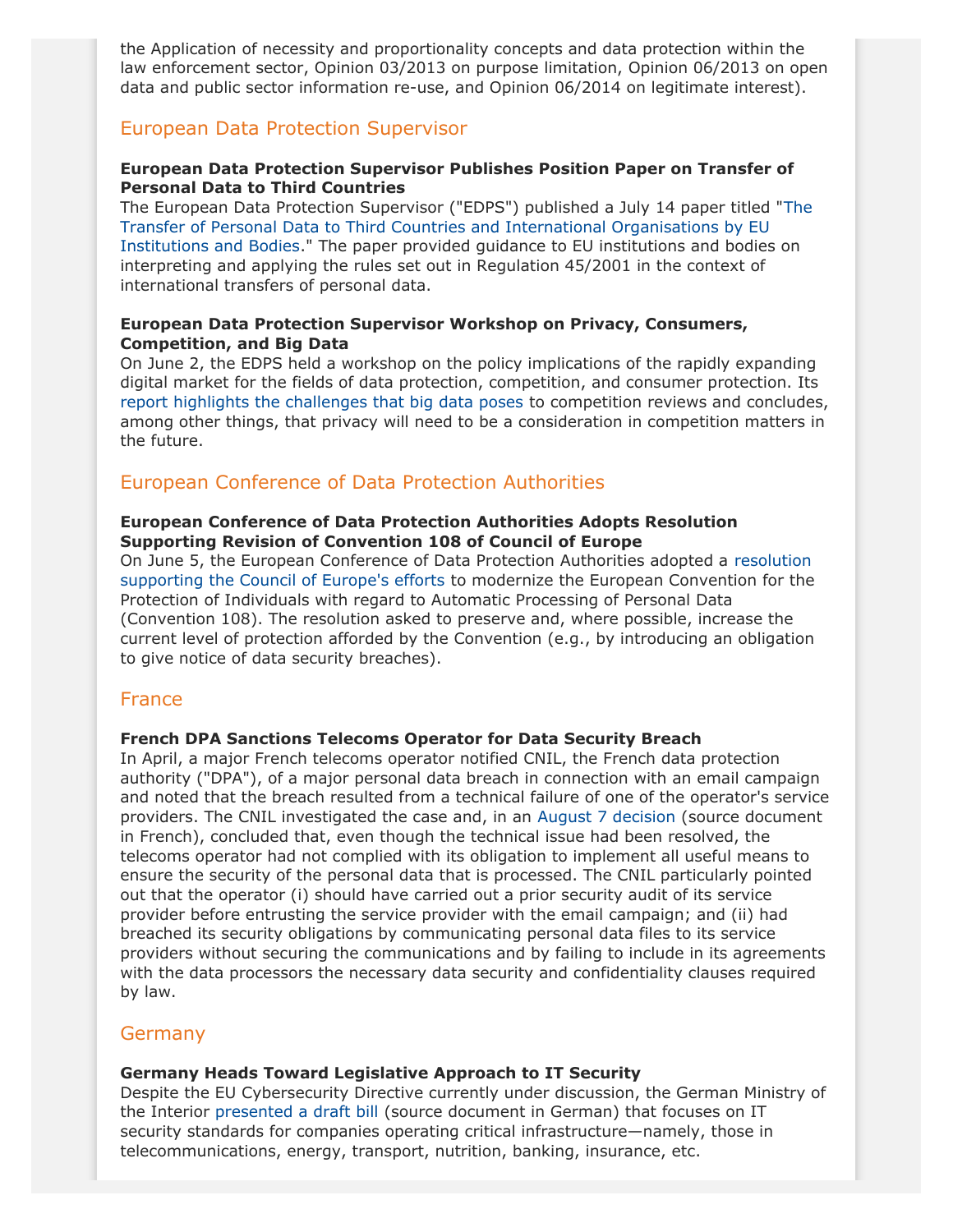#### **Bavarian DPA Rules Dashcams Illegal**

The Bavarian DPA enjoined the use of a dashcam. Its decision recently was affirmed by a [judgment of the court of Ansbach](http://www.vgh.bayern.de/media/vgansbach/presse/p-2014-20.pdf) (source document in German). According to the decision, a dashcam user processes personal data and is therefore subject to the Federal German Data Protection Act. Furthermore, the law prohibits such processing, because fundamental rights and the right of informational self-determination prevail over the need for evidence in the event of a car accident. Following the judgment of the Ansbach court, [a Munich court held](https://openjur.de/u/712753.html) (source document in German) in a civil proceeding that dashcam material cannot be used as evidence because it was unlawfully obtained.

# Ireland

### **Ireland DPC Wins Fines Against Company Directors Under Data Protection Acts**

Ireland's Data Protection Commissioner ("DPC") [announced](https://www.dataprotection.ie/docs/6-10-14-Data-Protection-Commissioner-welcomes-outcome-of-prosecution-proceedings-against-Private-Investigators-/1459.htm) that it had secured fines against the directors of a private investigation company for violating the Data Protection Acts, 1988 and 2003. The prosecutions marked several "firsts" for the office: its first prosecution against private investigators, its first prosecution of a company's directors for their role in data protection offenses, and its first prosecution for knowingly or recklessly obtaining or disclosing personal data or information without the consent of the data controller.

# **Italy**

### **Italian DPA Issues Data Processing Measures for Adoption by Google**

In a [July 10 decision,](http://www.garanteprivacy.it/web/guest/home/docweb/-/docweb-display/docweb/3295641) the DPA provided specific measures that Google must take to make the processing of personal data under its new privacy policy fully compliant with Italian privacy law. In particular, Google must, among other things, obtain the prior consent of its users in Italy in order to properly use their personal data for profiling and behavioral advertising activities and must define the retention period of the processed data.

# The Netherlands

### **Dutch National Centre Investigates Reported Theft of 1.2 Billion Email Address and Password Combinations**

Following media reports concerning the theft of 1.2 billion email address and password combinations by a Russian criminal organization, the Dutch National Centre for Cyber Security ("NCSC") investigated and shared available information with the central government as well as other relevant organizations. The NCSC [confirmed that it closely](https://www.ncsc.nl/actueel/nieuwsberichten/datadiefstal.html) [monitors new developments](https://www.ncsc.nl/actueel/nieuwsberichten/datadiefstal.html) (source document in Dutch) and contacted Holden Security, the American company that purports to have information concerning the stolen information, as well as various international partners, in order to learn more about the stolen data. The NCSC has pointed to guidance such as "[10 Tips for Safe Internet Use](https://www.ncsc.nl/dienstverlening/expertise-advies/factsheets/factsheet-10-vuistregels-voor-veilig-internetten.html)" (source document in Dutch) and ["Help! My Data Leaked On The Internet](https://www.ncsc.nl/dienstverlening/expertise-advies/factsheets/factsheet-help-mijn-gegevens-zijn-gelekt.html)" (source document in Dutch) in order to prevent theft and misuse of personal data on the Internet.

## **Dutch Secretary of Security and Justice Addresses Social Media Use Experiments**

Media reported in June that Facebook experimented in 2012 with certain users by manipulating the information posted on its site, finding that it could make people feel more positive or negative through a process of "emotional contagion." In light of those reports, the [Ministry of Security and Justice was asked](http://www.rijksoverheid.nl/documenten-en-publicaties/kamerstukken/2014/09/04/antwoorden-kamervragen-over-experimenten-waarbij-facebookgebruikers-betrokken-zijn-en-de-privacy-van-social-mediagebruikers.html) (source document in Dutch) to respond to several questions on the privacy of social media users. In response, the secretary stated that whether social media services should request explicit consent of the user for such experimentation depends on the arrangement between the user and the social media provider. According to the secretary, under Articles 33 and 34 of the Personal Data Protection Act, search engine and social media service providers are obligated to inform users regarding the purpose of the processing of personal data, and if the conditions of use are sufficiently clear, specific user approval is not required.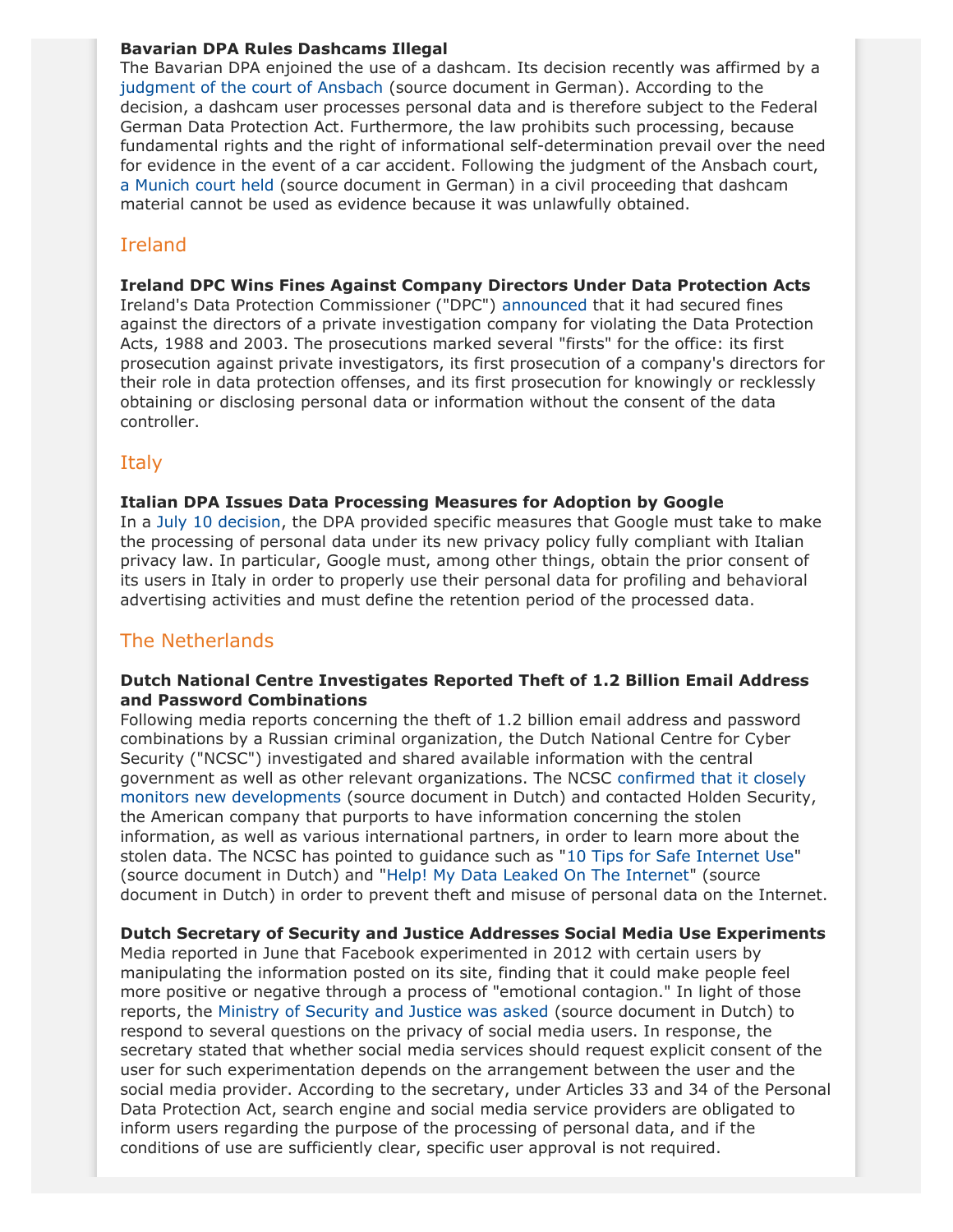### **Dutch DPA Intends to Declare Notification of the Employers' Association "ZorgZijn Werkt" Warnings Register Lawful**

The Employers' Association provided notice of its intent to establish a warning database to register unjust and criminal acts by caretakers against clients. The Association, having no license based on the Private Security Organizations and Detective Agencies Act, will necessarily process criminal information and/or information about unlawful or objectionable behavior for the benefit of third parties. The [DPA concluded](http://www.cbpweb.nl/downloads_zw_lijsten_protocollen/zwarte-lijst-ontwerpbesluit-zorg-welzijn.pdf) (source document in Dutch) that it intends to declare the notification lawful.

### Russia

#### <span id="page-12-1"></span>**Russia May Rush Deadline for Data Localization: Parliament Proposes Deadline of January 1, 2015**

In July, President Putin signed into law a number of [restrictive amendments](http://www.consultant.ru/document/cons_doc_LAW_165838/) (source document in Russian) to Russia's existing data security laws, now known as the Federal Law "On Amendments to Certain Legislative Acts of the Russian Federation for Clarification of the Procedure of Personal Data Processing in Information and Telecommunication Networks." The [law requires](http://www.jonesday.com/russia-adopts-restrictive-changes-to-its-data-privacy-law-07-18-2014/) that any databases used for gathering, storage, and processing of data relating to Russian citizens be located in Russia. Although these amendments are scheduled to become effective in September 2016, the lower chamber of the Russian Parliament is now [considering a bill](http://asozd2c.duma.gov.ru/addwork/scans.nsf/ID/5C41ABB020B4A35943257D460041C4D4/$FILE/596277-6.PDF?OpenElement) (original source document in Russian) amending this new law to bring the effective date forward to January 1, 2015. It is not yet clear if the new deadline will be put forward or postponed.

## United Kingdom

#### **New UK Offense to Apply to Serious Cyberattacks**

The UK government has proposed new measures in the [Serious Crime Bill](http://services.parliament.uk/bills/2014-15/seriouscrime.html) to punish serious cyberattacks. The new law would introduce a new offense committed if a person carries out an unauthorized act in relation to a computer that causes or creates a significant risk of serious damage to human welfare, the economy, the environment, or national security in any country. The offense would be punishable by up to 14 years' imprisonment and/or a fine, or life imprisonment where the act caused death, illness, injury, or serious damage to national security.

*The following Jones Day attorneys contributed to this section: Paloma Bru, Undine von Diemar, Laurent de Muyter, Olivier Haas, Olaf Hohlefelder, Ted Kroke, Jonathon Little, Afra Mantoni, Serena Nasuti, Selma Olthof, and Sergei Volfson.*

[[Return to Top](#page-0-1)]

# <span id="page-12-0"></span>**Asia**

#### China

#### **Standard Terms of Internet-Trading-Platform Contracts Address Seller's Liability with Consumer's Personal Information**

On July 30, the State Administration of Industry and Commerce [promulgated guidelines](http://www.saic.gov.cn/zwgk/zyfb/zjwj/scgfgls/201408/t20140801_147255.html) (source document in Chinese) on the Standard Terms of Internet-Trading-Platform Contracts (Article 10) to provide that, under the standard terms, the seller cannot preclude its liability with respect to the security of the consumer's personal information.

#### **Local People's Governments Must Report to Superior Department if Disclosing Personal Privacy Information**

On August 7, the State Council [promulgated interim regulations](http://www.gov.cn/zhengce/content/2014-08/23/content_9038.htm) (source document in Chinese) on the Disclosure of Enterprise Information (Article 3) to provide that relevant departments of local people's governments at or above the county level shall report to their respective superior competent departments for approval if the enterprise information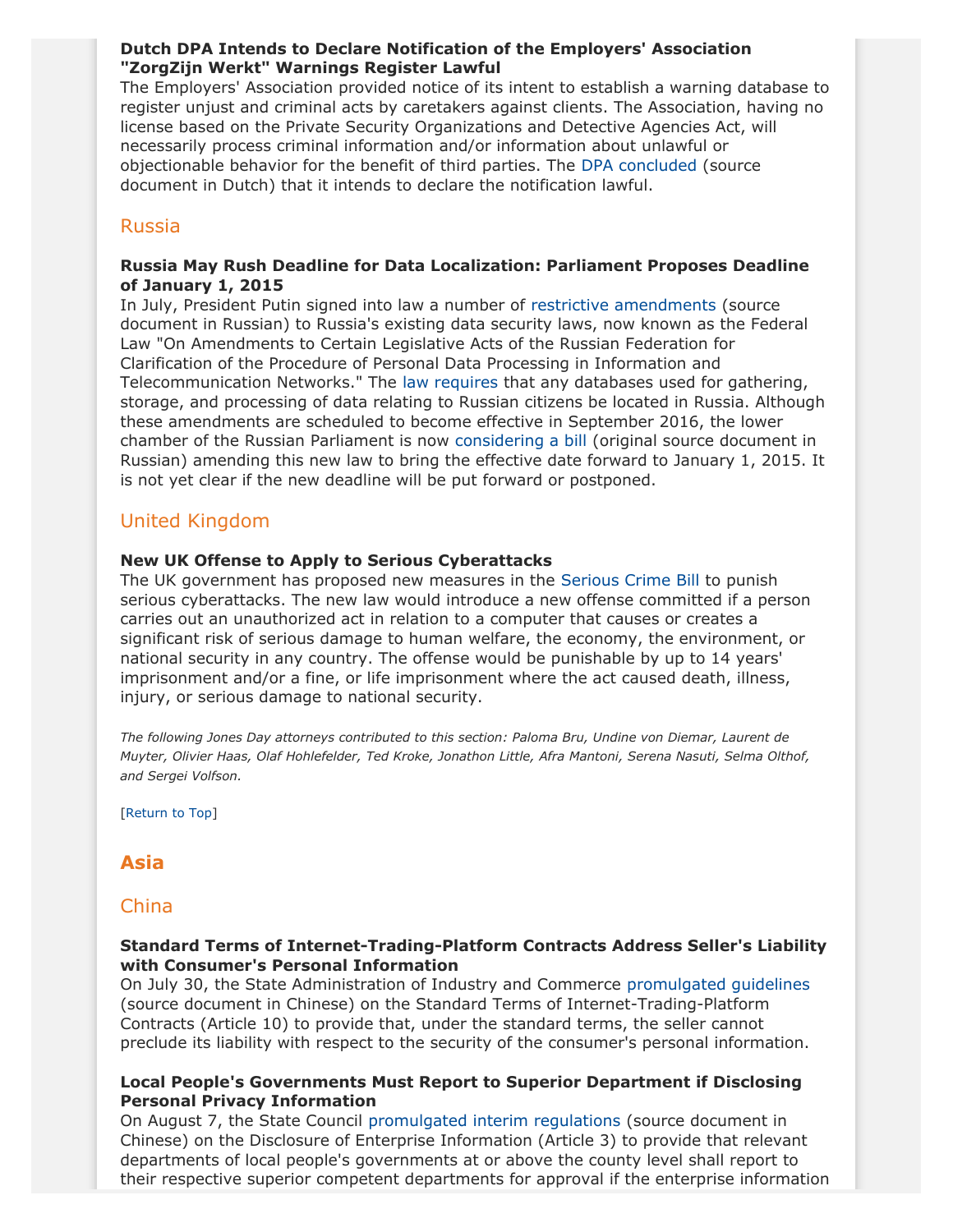to be disclosed by the former implicates personal privacy.

### **Personal Information to be Deleted when Publishing Administrative Penalty Information**

On August 19, the State Administration for Industry and Commerce [promulgated interim](http://www.saic.gov.cn/zwgk/zyfb/zjl/xxzx/201408/t20140827_147924.html) [provisions](http://www.saic.gov.cn/zwgk/zyfb/zjl/xxzx/201408/t20140827_147924.html) (source document in Chinese) on the Publication of Administrative Penalty Information. Article 6 provides that when publishing administrative penalty information, the administrations shall delete relevant personal information.

### **Chinese Convict British-American Investigators for Selling Illegally Obtained Personal Information**

A Chinese court in Shanghai convicted a British-American couple of illegally purchasing the personal information of more than 250 Chinese citizens and selling the information to clients. The couple's company had been hired by GlaxoSmithKline to conduct an internal investigation at the time of their arrest. The arrest took place days after the Chinese government publicly alleged that Glaxo employees had participated in bribery.

# Hong Kong

### **Hong Kong Recruitment Media Pledges to Fight Blind Recruitment Advertisements**

[On August 4, six major recruitment media companies pledged](https://www.pcpd.org.hk/english/infocentre/press_20140804.htm) to fight blind recruitment advertisements. Such advertisements solicit job applicants' personal data without disclosing the advertisers' identities, in violation of the Personal Data (Privacy) Ordinance for failing to collect personal data by lawful and fair means.

### **Hong Kong Privacy Commissioner Urges Expansion of Do-Not-Call Registers to Include Person-to-Person Calls**

On August 5, the Privacy Commissioner for Personal Data [urged the Administration to](https://www.pcpd.org.hk/english/infocentre/press_20140805.htm) [expand the do-not-call registers](https://www.pcpd.org.hk/english/infocentre/press_20140805.htm) to include person-to-person calls. The do-not-call registers allow telephone subscribers to register their telephone numbers to prevent unsolicited commercial electronic messages.

# Japan

## <span id="page-13-0"></span>**Japanese Government Submits Bill for Basic Act of Cybersecurity**

On June 11, a bill (source document in Japanese)—[Basic Act of Cybersecurity—](http://www.shugiin.go.jp/internet/itdb_gian.nsf/html/gian/honbun/houan/g18601035.htm)was submitted to the House of Representatives. The bill, aimed at improving cybersecurity, was passed by the House of Representatives on June 13 and sent to the House of Councillors.

#### **Ministry of Economy, Trade, and Industry Reviews Ministerial Guidelines on Personal Information Protection Act**

On August 15, the minister of the Ministry of Economy, Trade, and Industry ("METI") announced that the ministry would review and revise its [ministerial guidelines on the](http://www.meti.go.jp/policy/it_policy/privacy/0910english.pdf) [Personal Information Protection Act](http://www.meti.go.jp/policy/it_policy/privacy/0910english.pdf). In the wake of a recent massive customer data breach incident, METI found that the guidelines needed to be revised in order to reinforce certain security measures to be taken by companies, including improved control and supervision over data processing vendors.

# **Singapore**

## **Singapore Penalizes First Offenders Under New Personal Data Protection Act**

In August, [Star Zest Home Tuition](http://www.straitstimes.com/news/singapore/courts-crime/story/tuition-agency-and-its-director-first-be-penalised-under-do-not-ca) and its sole director became the first offenders penalized under the do-not-call rules of Singapore's Personal Data Protection Act of 2012 for sending advertising messages to Singapore phone numbers registered with the Do Not Call Registry. The agency and director were fined S\$39,000.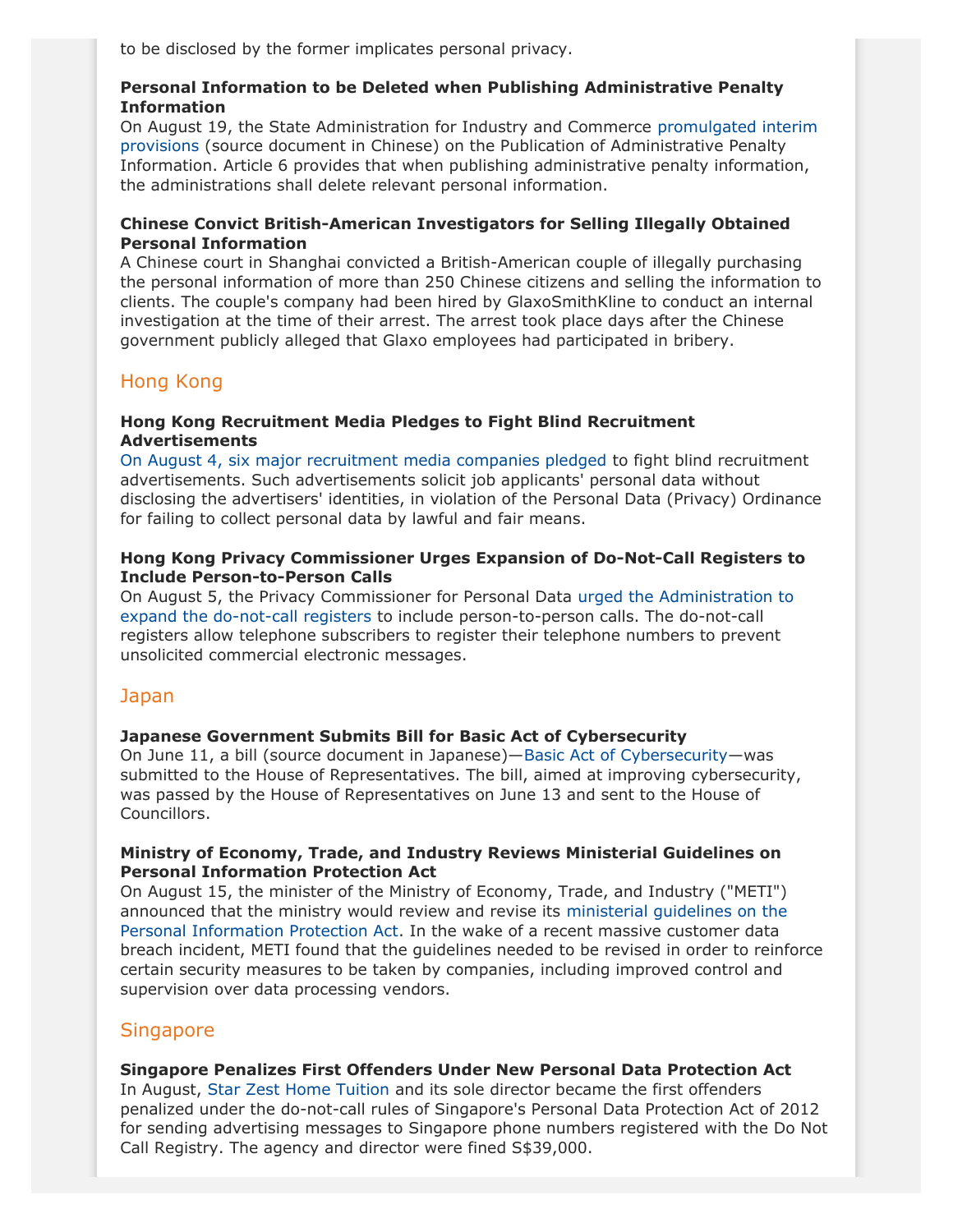#### **Personal Data Protection Commission Publishes Advisory Guidelines for Education, Health Care, and Social Service Sectors**

On September 11, the [Personal Data Protection Commission](https://www.pdpc.gov.sg/news/press-room/page/0/year/2014/pdpc-issues-advisory-guidelines-for-social-education-and-healthcare-sectors) of Singapore published [three](http://www.pdpc.gov.sg/legislation-and-guidelines/advisory-guidelines/sector-specific-advisory-guidelines#AG4) [sector-specific advisory guidelines](http://www.pdpc.gov.sg/legislation-and-guidelines/advisory-guidelines/sector-specific-advisory-guidelines#AG4) for the education, health care, and social services sectors respectively, bringing the total number of advisory guidelines published to date to five (the other two sectors covered were telecommunications and real estate agency).

#### **Do Not Call Registry Results Valid for 30 Days**

[Effective July 2](https://www.pdpc.gov.sg/news/latest-updates/do-not-call-registry-results-to-be-valid-for-30-days), organizations that compare internal marketing lists with the Do Not Call Registry can rely on the results of that registry for up to 30 days (down from the previous 60 days).

### Taiwan

### **Ministry of Justice Submits Draft Bill to Relax Requirements Under Communication and Surveillance Act**

The [Ministry of Justice submitted a draft bill for the Executive Yuan](http://www.rootlaw.com.tw/NewsContent.aspx?ID=37635) (source document in Chinese) to relax the limitations imposed on prosecutors' requests for communication records and to allow prosecutors to obtain such records in an emergency.

#### **Executive Yuan to Submit Bill Authorizing Establishment of National Communication Safety Technology Center**

The Executive Yuan seeks to [submit a bill](http://www.ey.gov.tw/Upload/RelFile/2016/715382/54c77043-0c9a-4d10-9f83-df5754500e22.doc) (source document in Chinese) authorizing the establishment of a National Communication Safety Technology Center. If such a bill is passed, the [Executive Yuan can relocate a technical center](http://www.ey.gov.tw/news_Content2.aspx?n=F8BAEBE9491FC830&s=640F9C5F4A0D3C2E) (source document in Chinese) employing approximately 100 people to the jurisdiction of the Ministry of Science and Technology. The current proposal is that the National Communication Safety Technology Center will focus on certain aspects of information safety in the public and private sectors.

#### **National Communication Commission Aims to Address Issues Derived from Cross-Strait Serving Trade Agreement**

Due to the "China issue," the National Communication Commission ("NCC") [prohibits the](http://law.moj.gov.tw/Eng/LawClass/LawContent.aspx?PCODE=K0060038) [use of telecom systems built by PRC manufacturers and has imposed restrictions on PRC](http://law.moj.gov.tw/Eng/LawClass/LawContent.aspx?PCODE=K0060038) [nationals](http://law.moj.gov.tw/Eng/LawClass/LawContent.aspx?PCODE=K0060038) entering certain telecom equipment rooms. The NCC also has [imposed strict](http://www.ncc.gov.tw/chinese/law_detail.aspx?site_content_sn=255&is_history=0&sn_f=2164) [rules](http://www.ncc.gov.tw/chinese/law_detail.aspx?site_content_sn=255&is_history=0&sn_f=2164) on capital investments from the PRC in "Type II Telecommunication" in Taiwan, requiring PRC companies to first obtain ISO/IEC certification before making any such investment in Taiwan, preventing them from removing customer data, sales department and system/equipment to the PRC, and precluding them from providing computer maintenance to Taiwanese telecom companies. The NCC aims to [provide unified](http://www.ncc.gov.tw/chinese/law_detail.aspx?site_content_sn=255&is_history=0&sn_f=2166) [definitions for all services](http://www.ncc.gov.tw/chinese/law_detail.aspx?site_content_sn=255&is_history=0&sn_f=2166) relating to telecommunication so that the types of investments allowed under the Cross-Strait Serving Trade Agreement are clearly defined.

*The following Jones Day attorneys contributed to this section: Po-Chien Chen, Elaine Ho, Alice Hu, Anita Leung, and Michiru Takahashi.*

[[Return to Top](#page-0-1)]

# <span id="page-14-0"></span>**Australia and New Zealand**

#### **Australian Law Reform Commission Proposes Changes to Australian Privacy Laws Regarding Serious Invasions of Privacy**

The Australian Law Reform Commission recently released a report that was commissioned by the Attorney General of Australia on "Serious Invasions of Privacy in the Digital Era." The [report recommends that a statutory civil cause of action](http://www.alrc.gov.au/sites/default/files/pdfs/publications/final_report_123_whole_report.pdf) for serious invasions of privacy be introduced in a Commonwealth Act. The proposed cause of action would be actionable only where (i) the invasion of privacy is serious; (ii) the invasion is committed intentionally or recklessly (with mere negligence being insufficient); (iii) the invasion is either by intrusion into an individual's private space or by misuse of private information;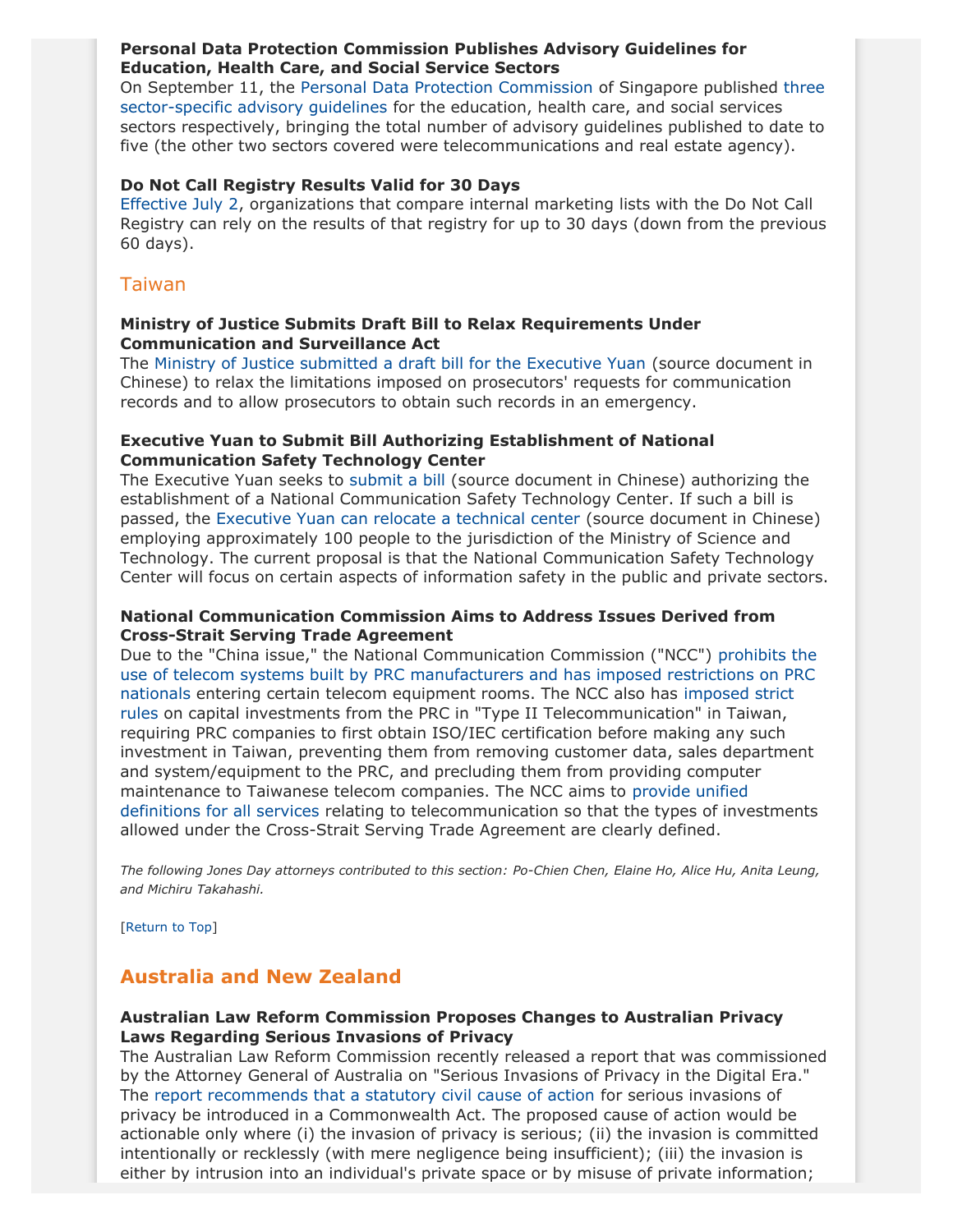(iv) an objective person in the position of the plaintiff would have a reasonable expectation of privacy in the circumstances; and (v) the public interest in upholding privacy outweighs other public interests.

*The following Jones Day attorneys contributed to this section: Adam Salter and Nicola Walker.*

[[Return to Top](#page-0-1)]

#### <span id="page-15-0"></span>Jones Day Privacy and Cybersecurity Lawyers

[Emmanuel G. Baud](http://www.jonesday.com/ebaud) Paris

[James A. Cox](http://www.jonesday.com/jacox) Dallas

[Karen P. Hewitt](http://www.jonesday.com/kphewitt) San Diego

[J. Todd Kennard](http://www.jonesday.com/jtkennard) Columbus

[Kevin D. Lyles](http://www.jonesday.com/kdlyles) Columbus

[Carmen G. McLean](http://www.jonesday.com/cgmclean) Washington

[Matthew D. Orwig](http://www.jonesday.com/morwig) Dallas/Houston

[Elizabeth A. Robertson](http://www.jonesday.com/erobertson) London

[Rhys Thomas](http://www.jonesday.com/rethomas) London

[Toru Yamada](http://www.jonesday.com/tyamada) Tokyo

[Michele L. Gibbons](http://www.jonesday.com/mitchgibbons) Houston/New York

[Margaret I. Lyle](http://www.jonesday.com/milyle) Dallas

[Sergei Volfson](http://www.jonesday.com/svolfson) Moscow

[Nigel Chin](http://www.jonesday.com/nchin) Singapore

[Steven G. Gersten](http://www.jonesday.com/sgersten) Dallas

[Aaron M. Healey](http://www.jonesday.com/ahealey) Columbus

[Bastiaan K. Kout](http://www.jonesday.com/bkout) Amsterdam

[Susan M. O'Connor](http://www.jonesday.com/soconnor) New York

[Jessica M. Sawyer](http://www.jonesday.com/jsawyer) Los Angeles

[Nicola Walker](http://www.jonesday.com/nwalker/) Sydney

[Jean-Paul Boulee](http://www.jonesday.com/jpboulee) Atlanta

[Walter W. Davis](http://www.jonesday.com/wwdavis) Atlanta

[Robert W. Kantner](http://www.jonesday.com/rwkantner) Dallas

[Ted-Philip Kroke](http://www.jonesday.com/tkroke) Frankfurt

[John M. Majoras](http://www.jonesday.com/jmmajoras) Columbus/Washington

[Daniel J. McLoon](http://www.jonesday.com/djmcloon) Los Angeles

[Mauricio F. Paez](http://www.jonesday.com/mfpaez) New York

[Adam Salter](http://www.jonesday.com/asalter) Sydney

[Michael W. Vella](http://www.jonesday.com/mvella) Shanghai

[Sidney R. Brown](http://www.jonesday.com/srbrown) Atlanta

[Jay Johnson](http://www.jonesday.com/jjohnson) Dallas

[Stefano Macchi di Cellere](http://www.jonesday.com/smacchi) Milan/London

[Olivier Haas](http://www.jonesday.com/ohaas) Paris

[Christopher S. Cogburn](http://www.jonesday.com/ccogburn) Atlanta

[Bart Green](http://www.jonesday.com/bartgreen) Irvine

[Elaine Ho](http://www.jonesday.com/elaineho)

Singapore

[Colin Leary](http://www.jonesday.com/cleary)

Houston

Madrid

San Francisco [Nicole M. Perry](http://www.jonesday.com/nmperry)

[Raquel Travesí](http://www.jonesday.com/rtravesi)

[Zachary M. Werner](http://www.jonesday.com/zwerner)

[Wolfgang G. Büchner](http://www.jonesday.com/wbuechner) Munich

[Timothy P. Fraelich](http://www.jonesday.com/tfraelich) Cleveland

[Elena Kaplan](http://www.jonesday.com/ekaplan) Atlanta

[Anita Leung](http://www.jonesday.com/aleung) Hong Kong

[Todd McClelland](http://www.jonesday.com/tmcclelland) Atlanta

[Janine Cone Metcalf](http://www.jonesday.com/jmetcalf) Atlanta

[Chaka M. Patterson](http://www.jonesday.com/cpatterson) Chicago

[Gregory P. Silberman](http://www.jonesday.com/gpsilberman) Silicon Valley

[Amy E. Vieta](http://www.jonesday.com/aevieta) New York

[Paloma Bru](http://www.jonesday.com/pbru) Madrid

[Guillermo E. Larrea](http://www.jonesday.com/glarrea) Mexico City

[Georg Mikes](http://www.jonesday.com/gmikes) Frankfurt

[David L. Odom](http://www.jonesday.com/dodom) Dallas

[Laurent De Muyter](http://www.jonesday.com/ldemuyter) Brussels

[Joshua Grossman](http://www.jonesday.com/jgrossman) New York

[Nancy L. Hoffman](http://www.jonesday.com/nlhoffman) New York

[Gabriel Ledeen](http://www.jonesday.com/gledeen) San Francisco

[Scott B. Poteet](http://www.jonesday.com/spoteet) Dallas

[Virginia Uelze](http://www.jonesday.com/vtuelze) São Paulo

[Shawn Cleveland](http://www.jonesday.com/scleveland) Dallas/Houston

[Joshua L. Fuchs](http://www.jonesday.com/jlfuchs) Houston

[Jeffrey L. Kapp](http://www.jonesday.com/jlkapp) Cleveland

[Jonathon Little](http://www.jonesday.com/jrlittle) London

[Jason McDonell](http://www.jonesday.com/jmcdonell) San Francisco

[Caroline N. Mitchell](http://www.jonesday.com/cnmitchell) San Francisco

[Katherine S. Ritchey](http://www.jonesday.com/ksritchey) San Francisco

[Michiru Takahashi](http://www.jonesday.com/mtakahashi) Tokyo

[Undine von Diemar](http://www.jonesday.com/uvondiemar) Munich

[Amanda B. Childs](http://www.jonesday.com/abchilds) Dallas

[Christopher J. Lopata](http://www.jonesday.com/cjlopata) New York

[Michael G. Morgan](http://www.jonesday.com/mgmorgan) Los Angeles

[Po-Chien Chen](http://www.jonesday.com/pochienchen) Taipei

[Adrian Garcia](http://www.jonesday.com/agarcia) Dallas

[Javier Gutiérrez Ponce](http://www.jonesday.com/javiergutierrez) Madrid

[Nandini Iyer](http://www.jonesday.com/niyer) Silicon Valley

[Afra Mantoni](http://www.jonesday.com/amantoni) Milan

[Brandy Hutton Ranjan](http://www.jonesday.com/branjan) Columbus

[Anand Varadarajan](http://www.jonesday.com/avaradarajan) Dallas

Zachary M. Werner **[Natalie A. Williams](http://www.jonesday.com/nwilliams)** [Marc L. Swartzbaugh](http://www.jonesday.com/mswartzbaugh)<br>New York Natalie A. Williams Cleveland Cleveland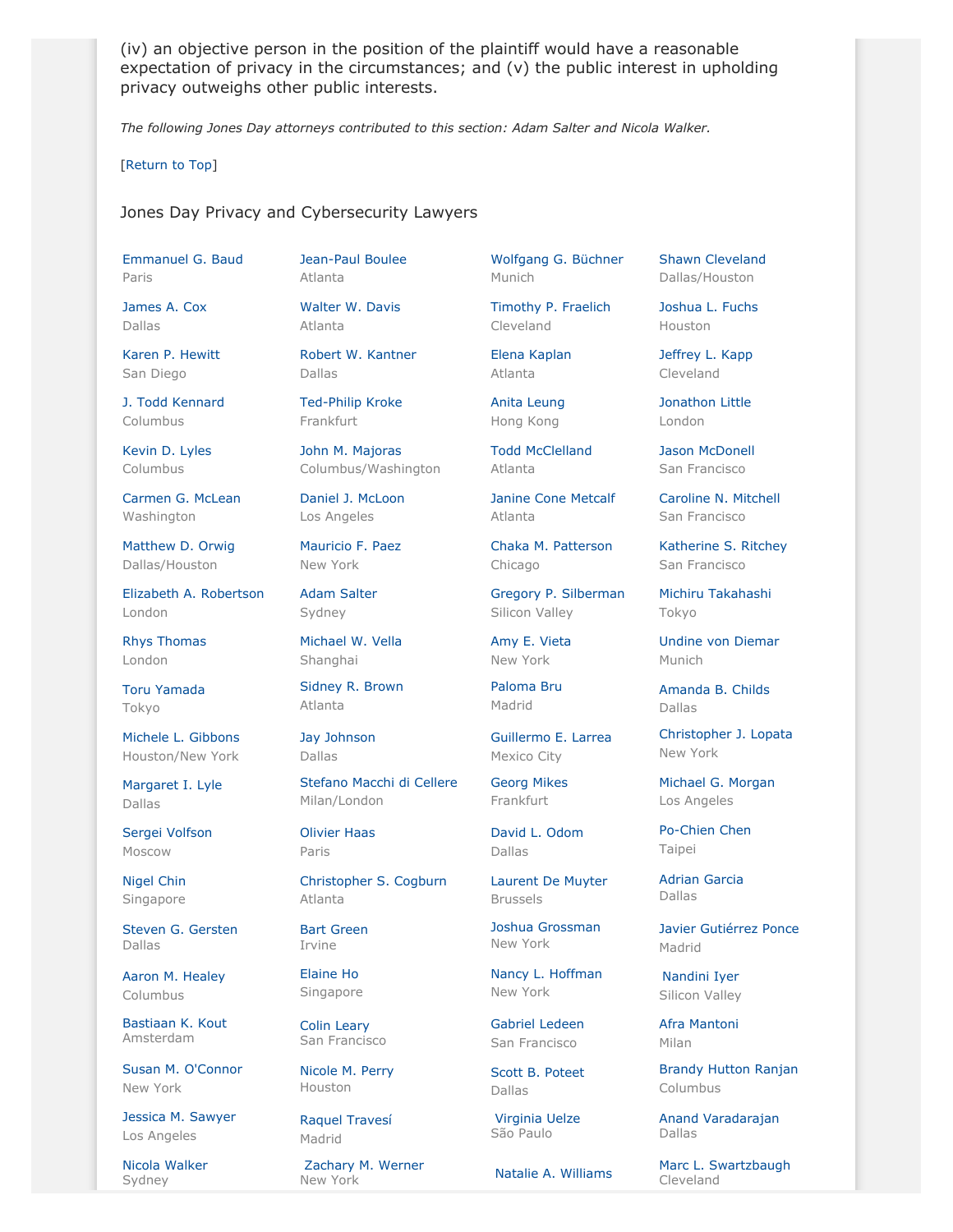

Follow us on:  $\begin{array}{|c|c|c|}\hline\textbf{1} & \textbf{2}\end{array}$   $\begin{array}{|c|c|}\hline\textbf{3} & \textbf{3} & \text{logal institution with 2,400 lawyers on five  
continents. We are One Firm Worldwide<sup>SM</sup>.\hline \end{array}$ 

**Disclaimer:** Jones Day publications should not be construed as legal advice on any specific facts or circumstances. The contents are intended for general information purposes only and may not be quoted or referred to in any other publication or proceeding without the prior written consent of the Firm, to be given or withheld at our discretion. The electronic mailing/distribution of this publication is not intended to create, and receipt of it does not constitute, an attorney-client relationship. The views set forth herein are the personal views of the author and do not necessarily reflect those of the Firm.

© 2014 Jones Day. All rights reserved. 51 Louisiana Avenue, N.W., Washington, D.C. 20001-2113 [www.jonesday.com](http://www.jonesday.com)

[Click here](http://thewritestuff.jonesday.com/ro/) to opt-out of this communication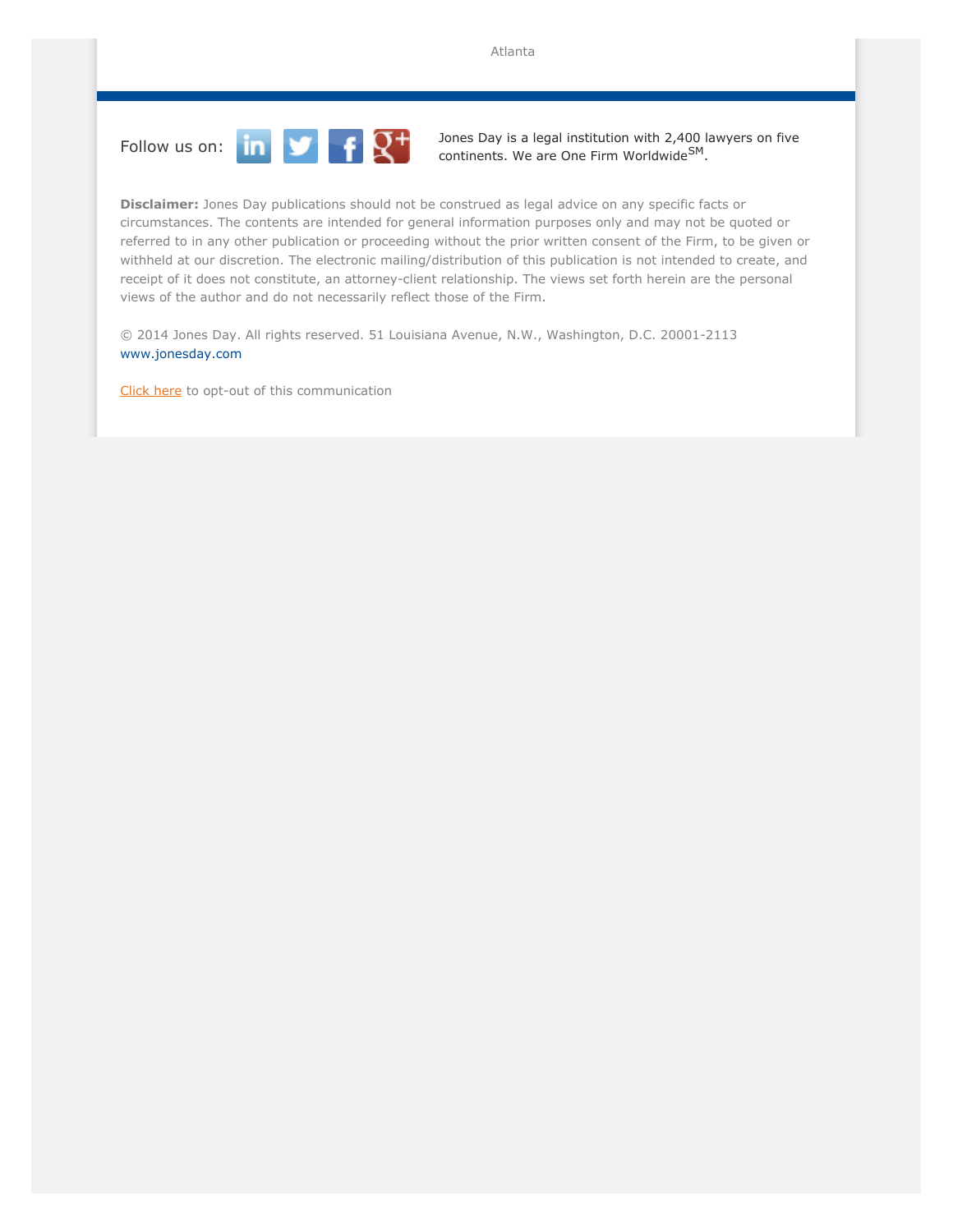

**Privacy & Cybersecurity Update**

Issue 3 | October 2014 JONES DAY



View PDF  $\blacksquare$  [Forward](http://thewritestuff.jonesday.com/cff/a5901673af24af0bbd3419f51eb88837623a4750/)  $\blacksquare$  [Subscribe](http://www.jonesday.com/newsknowledge/publications.aspx)  $\blacksquare$  [Subscribe to RSS](http://www.jonesday.com/newsknowledge/rss.aspx)  $\blacksquare$  [Related Publications](http://www.jonesday.com/experiencepractices/servicedetail.aspx?serviceid=667cc279-13c5-42de-b91c-34b923a75c52§ion=Publications)

Munich

[Undine von Diemar](http://www.jonesday.com/uvondiemar)

[Jonathon Little](http://www.jonesday.com/jrlittle) London

[United States](http://thewritestuff.jonesday.com/cv/a5901673af24af0bbd3419f51eb88837623a4750/p=0#us) | [Canada](http://thewritestuff.jonesday.com/cv/a5901673af24af0bbd3419f51eb88837623a4750/p=0#canada) | [Latin America](http://thewritestuff.jonesday.com/cv/a5901673af24af0bbd3419f51eb88837623a4750/p=0#latin) | [EU, Middle East & Africa](http://thewritestuff.jonesday.com/cv/a5901673af24af0bbd3419f51eb88837623a4750/p=0#europe) [Asia](http://thewritestuff.jonesday.com/cv/a5901673af24af0bbd3419f51eb88837623a4750/p=0#asia) | [Australia & New Zealand](http://thewritestuff.jonesday.com/cv/a5901673af24af0bbd3419f51eb88837623a4750/p=0#australia)

# **Europe**

## European Union

#### **European Commission Designates Three New Members**

The European Commission designated three new members of particular relevance to privacy and data security:

**Vera Jourova**, former Czech minister, will head the Directorate-General Justice, which remains responsible for data protection rules (including the reform currently discussed before the European Council and Parliament). Her [mission statement](http://ec.europa.eu/about/juncker-commission/docs/jourova_en.pdf) includes "ensuring the swift adoption of the EU data protection reform" and "concluding negotiations on a comprehensive EU-U.S. data protection agreement which provides justiciable rights for all EU citizens, regardless of where they reside, as well as reviewing the Safe Harbour arrangement."

**Guenther Oettinger**, outgoing EU energy commissioner from Germany, will be in charge of digital economy and society. As part of his [mission](http://ec.europa.eu/about/juncker-commission/docs/oettinger_en.pdf) [statement](http://ec.europa.eu/about/juncker-commission/docs/oettinger_en.pdf), Commissioner Oettinger will prepare "ambitious legislative steps towards a connected Digital Single Market" and assess the necessity of proposing new measures, as "more ambition should be added to the ongoing reform of our telecoms rules." He also will work on "a plan to make the EU a leader in cyber security preparedness and trustworthy ICT, and to increase the confidentiality of communications." Finally, he will support finalizing

#### EDITORIAL CONTACTS

[Mauricio Paez](http://www.jonesday.com/mfpaez) New York

[Kevin Lyles](http://www.jonesday.com/kdlyles) Columbus

[Katherine Ritchey](http://www.jonesday.com/ksritchey) San Francisco

[Jay Johnson](http://www.jonesday.com/jjohnson) Dallas

[Olivier Haas](http://www.jonesday.com/ohaas) Paris

[Paloma Bru](http://www.jonesday.com/pbru) Madrid

[Adam Salter](http://www.jonesday.com/asalter) Sydney

[Anita Leung](http://www.jonesday.com/aleung) Hong Kong

[Practice Directory](http://thewritestuff.jonesday.com/cv/a5901673af24af0bbd3419f51eb88837623a4750/p=0#lawyers)